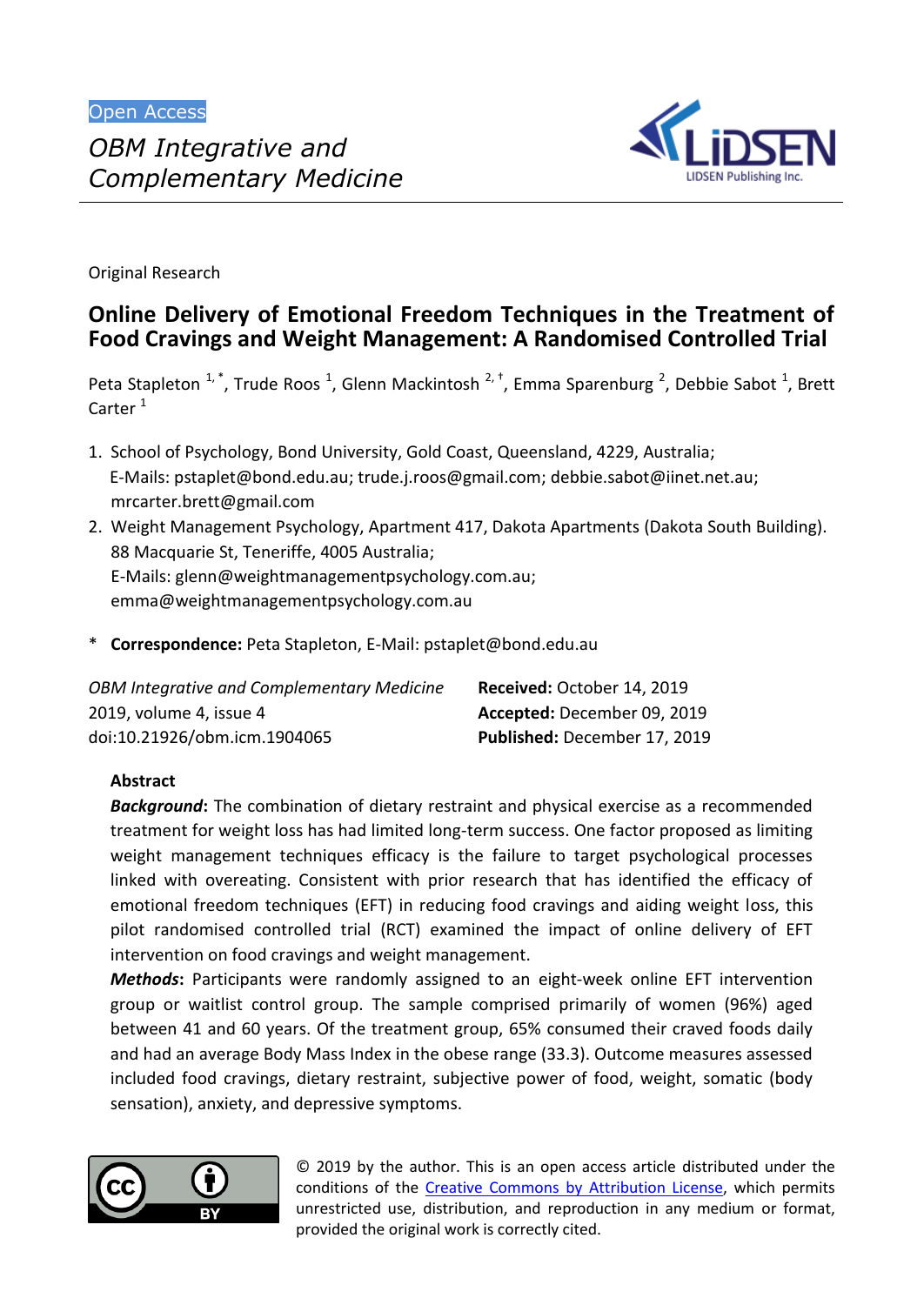*Results***:** Post-intervention analyses revealed significant reductions on all measures for participants in the EFT condition ( $n = 314$ ) with Cohen's effect size values suggesting moderate to high practical significance for the online intervention. However, there were no significant differences for participants in the waitlist control group ( $n = 137$ ). In this crossover study design, post-test waitlist data was then collapsed into the EFT treatment group data for follow-up analyses, which indicated treatment gains on all measures at 6 month ( $n = 216$ ) and 12-month ( $n = 145$ ) follow-up.

*Conclusions***:** Findings constitute preliminary support for the utility of online EFT as an accessible tool to assist the management of food cravings and body weight.

#### **Keywords**

food cravings; anxiety; online therapy; emotional freedom techniques; tapping; weight; obesity

## **1. Introduction**

By the year 2030, it is anticipated the global obesity epidemic will directly affect 57.8% of the world's population [\[1\]](#page-25-0). It is well established that being overweight (body mass index; BMI; ≥ 25) or obese (BMI ≥ 30) increases the risk of developing chronic health conditions including type 2 diabetes mellitus, coronary heart disease, and cancer [\[2\]](#page-25-1). The aetiology of excessive weight has largely been attributed to the expanse of westernised lifestyle, which promotes overconsumption of energy-dense foods and sedentary behaviour [\[3](#page-25-2)[,4\]](#page-25-3). Existing weight-loss interventions have sought to address excess body weight via a combination of dietary restraint and physical exercise [\[5,](#page-25-4)[6\]](#page-25-5). However, such traditional treatment strategies, which disregard the biopsychosocial complexity of behaviours that influence dysfunctional eating, have proven largely ineffective for long-term weight-loss maintenance [\[7](#page-26-0)[,8\]](#page-26-1).

Research on weight and psychiatric comorbidity suggests that obese individuals are two to four times more likely to experience depression and anxiety disorders [\[9](#page-26-2)[,10\]](#page-26-3). Psychological constructs such as food craving (an intense physiological and emotional urge or desire to consume particular food [\[11\]](#page-26-4)) and restrained eating (conscious effort to restrict food intake for the purposes of weight control that can lead to disinhibition of eating behaviours [\[12\]](#page-26-5)) have been linked to food overconsumption, weight gain, and unsuccessful long-term weight loss [\[13](#page-26-6)[-16\]](#page-26-7). Since mood disorders and anxiety disorders are associated with higher drop-out rates from therapy interventions and poor treatment response (e.g., [\[17\]](#page-26-8)), and depression levels are often a predictor of weight regain after dieting, it is imperative to design weight-loss interventions that also target these commonly experienced psychological difficulties. Furthermore, other research indicates complete weight re-gain typically occurs within three years following behavioural weight reduction programmes [\[18\]](#page-26-9), and this may relate to the increases in food craving frequency that can occur through dieting attempts. Therefore, successful management of food cravings may provide a key to weight loss [\[14](#page-26-10)[,19\]](#page-26-11).

A review of the literature indicates that weight-loss treatments are often limited by their expense and the effort required to adhere to lengthy treatment regimens [\[8\]](#page-26-1). Strategies that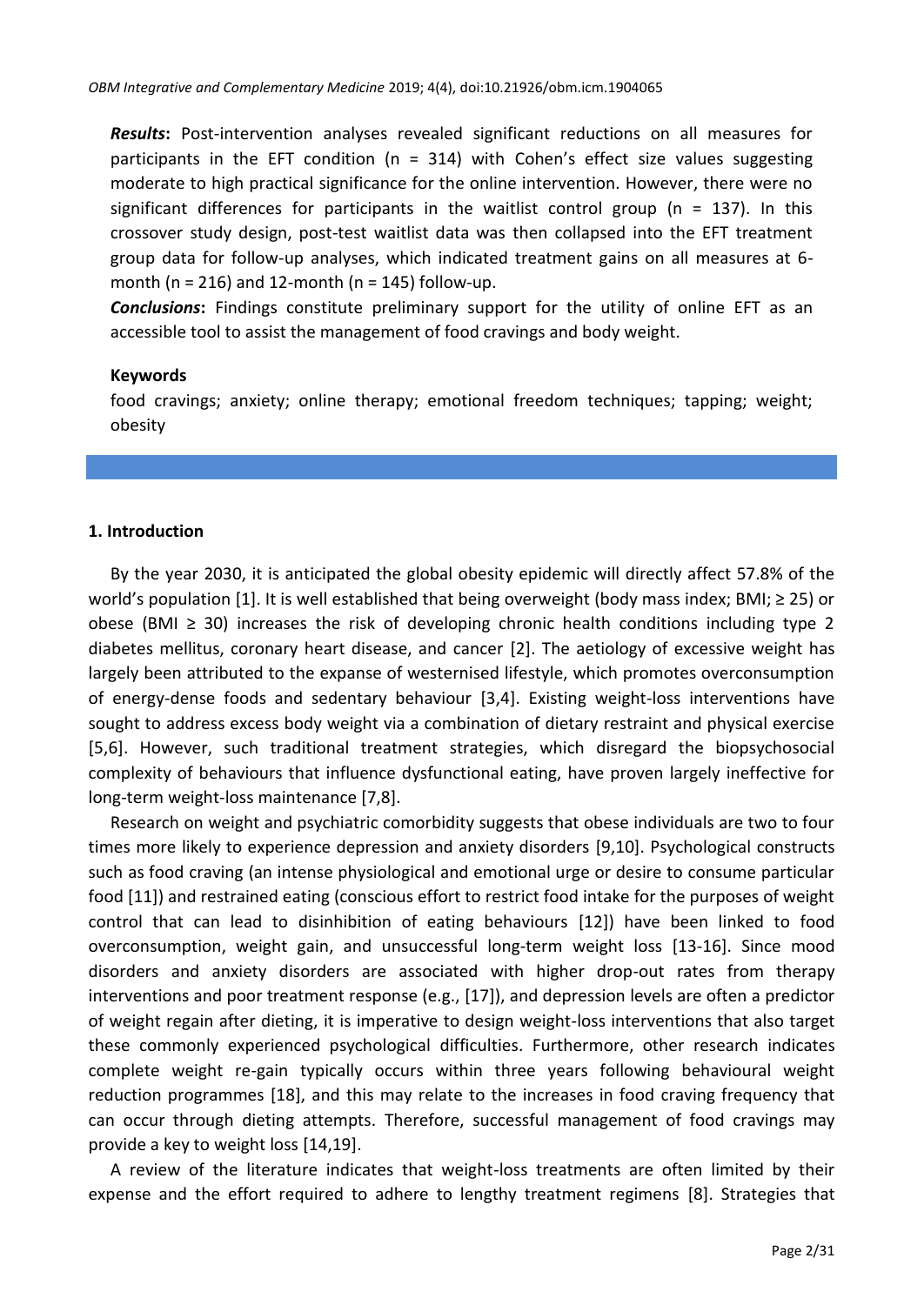adequately address the interconnected psychological and physiological mechanisms associated with overeating are required, including those based in the field of energy psychology [\[8\]](#page-26-1). Novel and distinctive craving reduction strategies could serve as vital therapeutic tools in reducing the impact of obesity [\[20\]](#page-26-12).

# *1.1 Emotional Freedom Techniques*

Emotional Freedom Techniques (EFT) is a therapeutic method stemming from energy psychology. Energy psychology is a mind-body approach that typically focuses on the relationship between bioenergy systems, neuro and electro physiological processes, and mental functions involving thoughts, emotions, sensations, and behaviour. EFT combines elements of established psychotherapeutic techniques, such as exposure and cognitive therapy, with the somatic stimulation of acupressure points [\[21\]](#page-26-13). Energy psychology approaches include interventions such as thought field therapy (TFT) and eye movement desensitization and reprocessing (EMDR) therapy. Practitioners and clients follow a manualised form of EFT practice referred to as Clinical EFT [\[22\]](#page-26-14). Clients tap on a series of eight acupressure points on the body with their fingertips while focusing on a trigger (e.g., problem, distressing memory, event, emotion). The imaginal exposure is accompanied by a setup statement that reframes the trigger into words of self-acceptance. For example, in an EFT session an individual might state, "Even though I have this issue (insert trigger), I completely accept myself." The individual typically states the setup statement three times while tapping on the side of the hand point. The tapping sequence is then initiated and each acupoint is tapped approximately seven times, while the individual repeats a reminder phrase, which facilitates exposure to the memory. For example, "I feel stressed" is a shortened version of "Even though I feel stressed, I completely accept myself". Before and after each application of EFT, the client rates the intensity of their subjective units of distress (SUDS [\[23\]](#page-26-15)) on a scale of 0 to 10, and the process is repeated until the client reports a discomfort rating of zero [\[22\]](#page-26-14). Figure 1 identifies the eight tapping points used during treatment.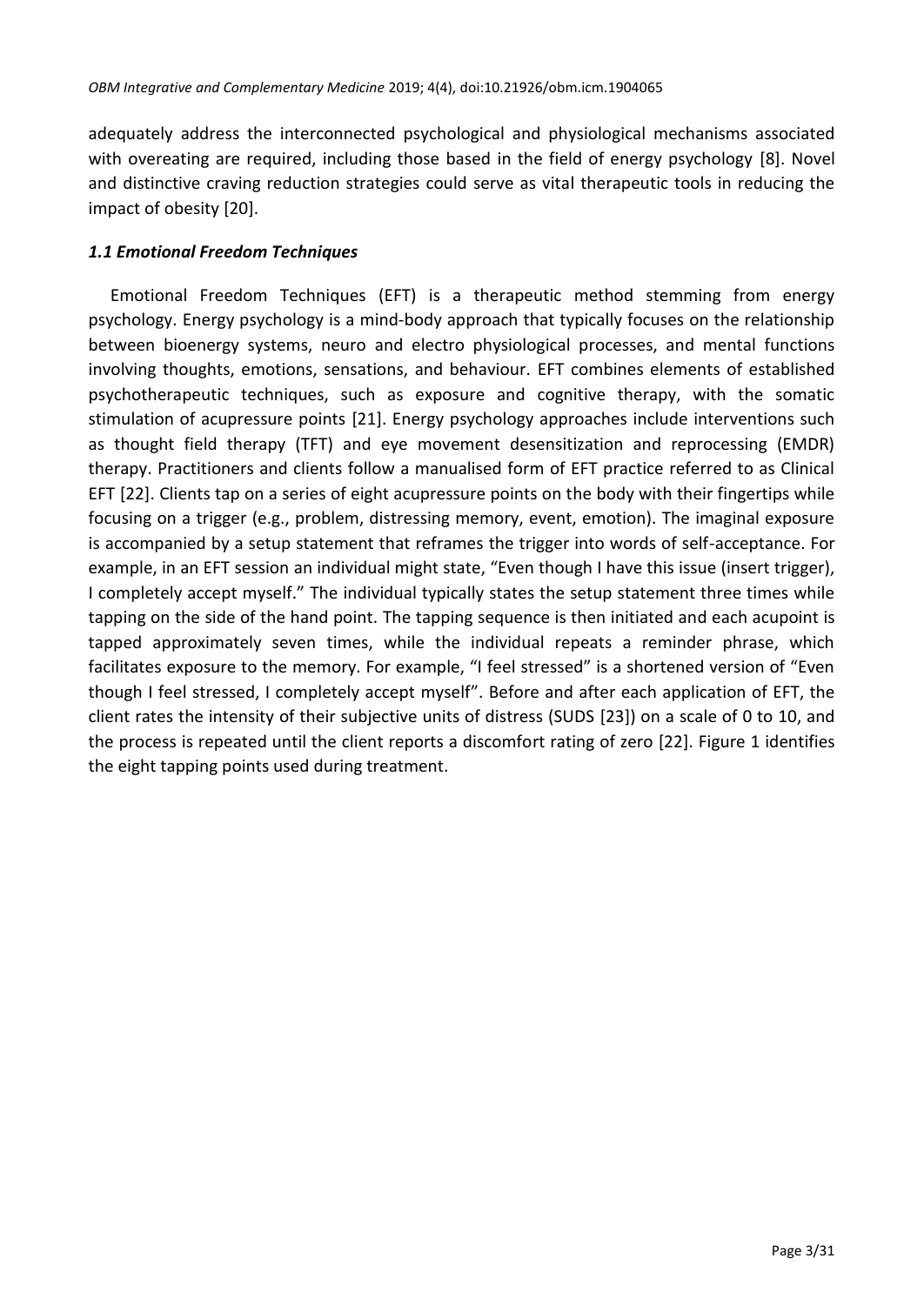

**Figure 1** Eight tapping points utilised in EFT practice. Copyright 2018 by Peta Stapleton. Reprinted with permission.

Neuroimaging studies measuring the effects of acupuncture stimulation on fear responses have supported the use of acupressure point stimulation to reinforce the cognitive and exposure components in EFT. In functional magnetic resonance imaging (fMRI) studies, acupuncture stimulation has been found to down-regulate hyperarousal of the amygdala, thereby regulating the stress response, which in turn has been found to slow the heart rate, decrease anxiety, and induce calm [\[24](#page-26-16)[-26\]](#page-26-17). Studies on somatic stimulation of acupressure points without the use of needles have found 'tapping' to be as effective as acupuncture needling [see [27\]](#page-27-0). One review concluded that tapping on acupressure points during imaginal exposure "quickly and permanently reduces maladaptive fear responses to traumatic memories and related cues" ([\[28\]](#page-27-1) p. 385). Additionally, empirical support has been found for EFT treatment and associated improvements in a range of physiological indicators of health such as heart rate variability (HRV), blood pressure, and cortisol levels [\[29](#page-27-2)[-32\]](#page-27-3) and regulation of inflammation and immunity genes [\[33](#page-27-4)[,34\]](#page-27-5).

EFT has been subjected to a systematic review which concluded that the approach meets the criteria detailed by the American Psychological Association's Division 12 Task Force on Empirically Validated Treatments for a number of psychological conditions [\[35\]](#page-27-6), including depression [\[35](#page-27-6)[,36\]](#page-27-7) anxiety [\[37\]](#page-27-8), post-traumatic stress disorder [\[35\]](#page-27-6), and phobias [\[38,](#page-27-9) [39\]](#page-27-10). Other meta-analyses support the efficacy of EFT in the treatment of anxiety, depression, and posttraumatic stress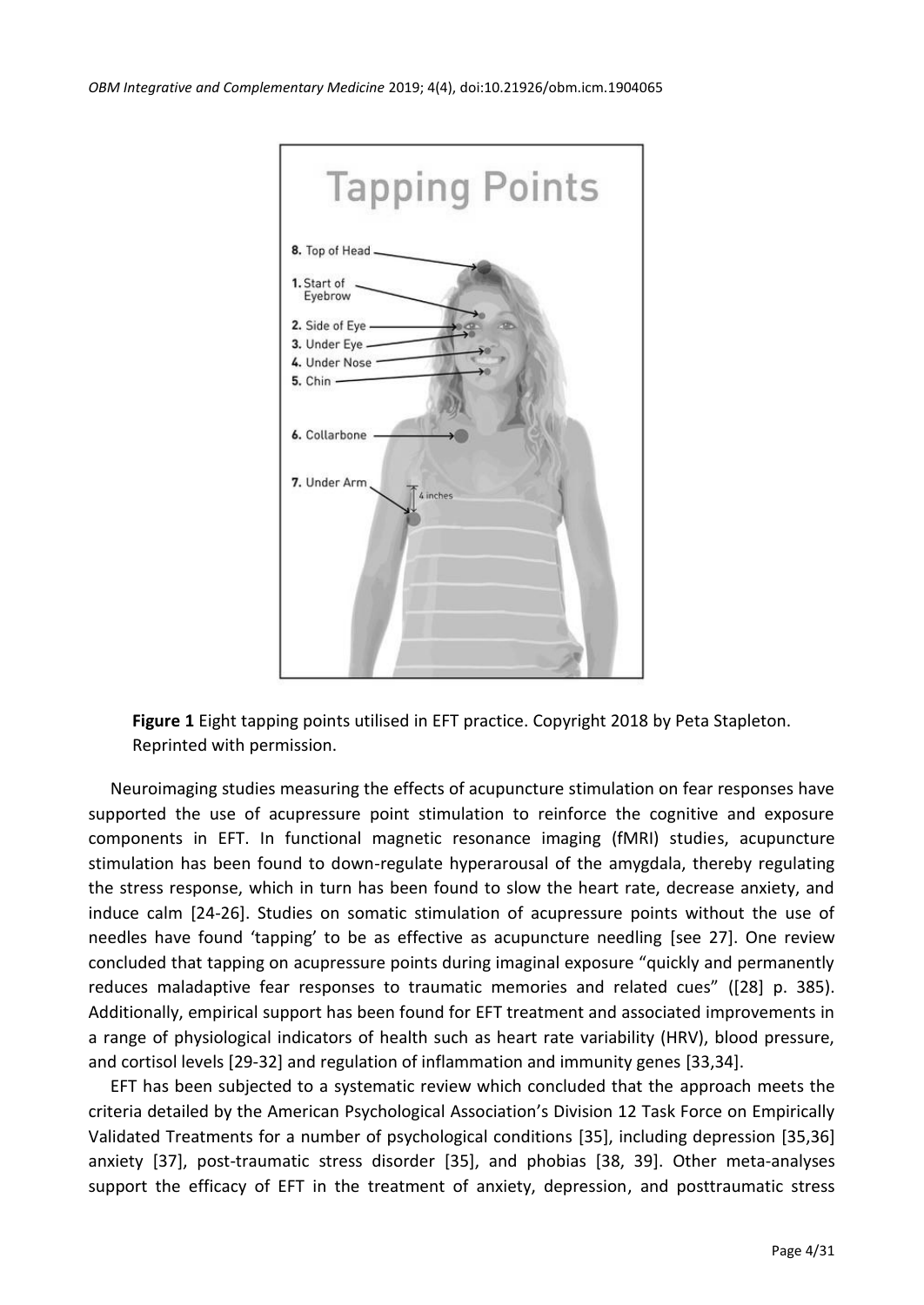disorder (PTSD) [\[40](#page-27-11)[-42\]](#page-27-12). Collectively, the research adds to the growing evidence base for EFT as an effective mental health intervention.

## *1.2 Evidence for Food Cravings*

Several empirical studies have examined the impact of EFT on weight loss, weight maintenance, cravings, and food addiction. Church and Brooks [\[37\]](#page-27-8) examined the effects of a one-day EFT workshop on psychological distress symptoms (e.g., anxiety and depression), pain, and food cravings among 216 healthcare workers (e.g., psychotherapists, physicians, nurses, and chiropractors). Participants had significant reductions across all areas of psychological distress symptoms (e.g., depression, anxiety, somatisation) at post-test, and treatment gains were maintained at the three-month follow-up. Significant reductions in pain (-68%), severity (-45%), and breadth (-40%) of psychological symptoms, and habitual cravings for food substances (-83%) also occurred. Stapleton, Sheldon, Porter, and Whitty [\[43\]](#page-27-13) conducted an RCT (treatment group, n = 49; waitlist control,  $n = 47$ ) which examined the efficacy of an EFT group program, comprised of weekly two-hour sessions over four weeks, for overweight and obese adults. Significant differences between pre, post, and 12-month follow-up were found in participants' weight, food cravings, the subjective power of food, craving restraint, and depressive symptoms. Although the study did not have an active control group, results suggested that EFT aided the successful management of food cravings. Additionally, in an RCT that extended Stapleton et al.'s [\[43\]](#page-27-13) trial, Stapleton, Bannatyne, Porter, Urzi, & Sheldon [\[44\]](#page-28-0) examined food cravings in overweight and obese adults, comparing an eight-week EFT in-person treatment group program (n = 51) with CBT  $(n = 36)$  and no intervention  $(n = 92)$ . EFT and CBT were found to be equally efficacious in reducing subjective power of food, dietary restraint, and depressive symptoms from pre-to post-treatment, with improvements maintained at six and 12-month follow-ups. Participants in the EFT group also demonstrated significantly greater reductions in food cravings and symptoms of anxiety than participants in the CBT group, with scores maintained at six and 12-month follow-up.

The clinical utility of EFT to address the influence of food in the external environment and assist weight loss was recently examined in 76 participants enrolled in a six-week online EFT course [\[45\]](#page-28-1). Weight, restraint, the power of food in the external environment (e.g. the psychological impact of environments in which highly appetising foods are readily available), happiness, and PTSD symptoms were assessed before and after the course and at one-year follow-up. Statistically significant improvements were found in body weight, depression symptoms, restrained eating, and subjective power of food measures. Weight decreased an average of 1 pound per week during the course and 2 pounds per month between pre-test and one-year follow-up. Church et al.'s [\[45\]](#page-28-1) results indicate that EFT may promote beneficial long-term change when delivered in an online format. Research has also highlighted the neurological mechanisms that underlie successful weight loss through EFT. A pilot RCT investigated the effect of EFT on brain activation in response to food craving using fMRI [\[46\]](#page-28-2). Fifteen overweight or obese adults were allocated to a four-week group EFT treatment or control condition. Random repeating images of high-calorie food designed to engage parts of the brain were presented during the pre-test and post-test fMRI scans. Food craving mean scores decreased by 18% for the EFT treatment group compared with 5% for the control group. Brain activity mapping suggested relative deactivation in the Superior Temporal Gyrus and lateral orbitofrontal cortex for the EFT treatment group only. Such findings offer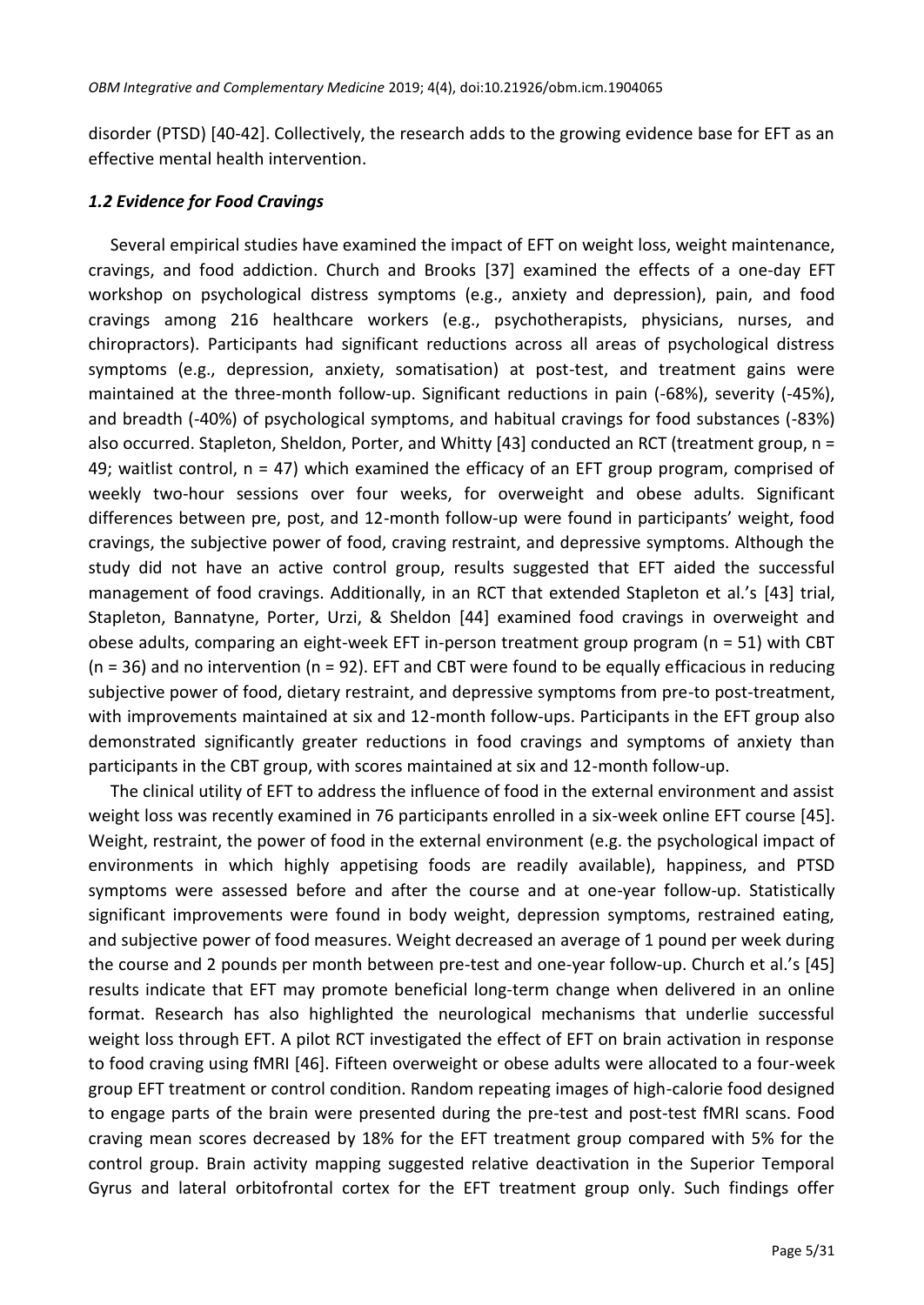support to the premise that EFT can direct signals that influence neural activity in specific ways [\[47\]](#page-28-3).

#### *1.3 Online Programs*

Internet-based therapeutic interventions, known as e-Interventions, have been used to assist a range of health promotion strategies for at-risk populations, specifically in the provision of evidence-based psychological interventions for the treatment of mental disorders [\[48\]](#page-28-4). Numerous feasibility and evaluation studies have evaluated the efficacy of e-Interventions [\[49](#page-28-5)[-51\]](#page-28-6). A comprehensive meta-analysis found significant reductions in targeted symptomatology, with effect sizes comparable to the average effect sizes found in conventional in-person therapy [\[52\]](#page-28-7). As standard face-to-face interventions require in-person attendance for participants, e-Interventions hold more promise for increasing public access to evidence-based psychological interventions, especially to populations where previous access has been poor [\[48](#page-28-4)[,53\]](#page-28-8). These populations include individuals in rural and remote areas as well as individuals in prison, or those with severe social anxiety or claustrophobia [\[48\]](#page-28-4).

In a qualitative review of the determinants that influence individuals' health (e.g., social support, physical environment, access to health services), the delivery of EFT intervention via online and telehealth mediums was examined in chronic disease patients [\[54\]](#page-28-9). Self-administration of EFT online and via telephone delivery was found to offer a useful alternative for residents of remote and rural areas without access to mental health services. EFT was also considered beneficial in groups using online videoconferencing platforms to provide a social support network. In a quantitative examination, the effects of self-administered EFT delivered via the Internet on perceptions of pain, acceptance and coping ability, and health-related quality of life (HRQOL) was examined in 62 women with fibromyalgia [\[55\]](#page-28-10). Participants were randomly allocated to an eightweek online EFT treatment group or waitlist control group. Following a waiting period, participants in the waitlist control group received EFT treatment. Results revealed statistically significant reductions in pain catastrophizing (e.g., rumination, magnification), improved activity levels, decreases in symptoms of anxiety and depression, and improvements in HRQOL measures in the EFT group compared to the waitlist control.

Another study examined the effects of a six-week online EFT program on a range of affective and craving symptomatology [\[56\]](#page-28-11). Overweight or obese adults who were self**-**selected to the program (n = 72) received weekly reading materials, tapping scripts, and live coaching covering specific topics related to emotional eating, and were also members of a private Facebook group for support. Results revealed significant weight reductions during the six weeks (approximately 5.4 kg or 11.9 lb), with treatment effects maintained at six-month follow-up and enhanced through a further 1.3 kg of weight loss (2.86 lb). Despite some study limitations (i.e., no active comparison group), results suggested the online administration of EFT assisted the management of food cravings and weight reduction.

# *1.4 The Present Study*

The efficacy of e-Interventions in the provision of therapy and increased public access to evidence-based treatments have been detailed in the literature [\[48-](#page-28-4)[51\]](#page-28-6). However, support for EFT as an e-intervention for effective health promotion is currently limited [\[55](#page-28-10)[,56\]](#page-28-11). Given the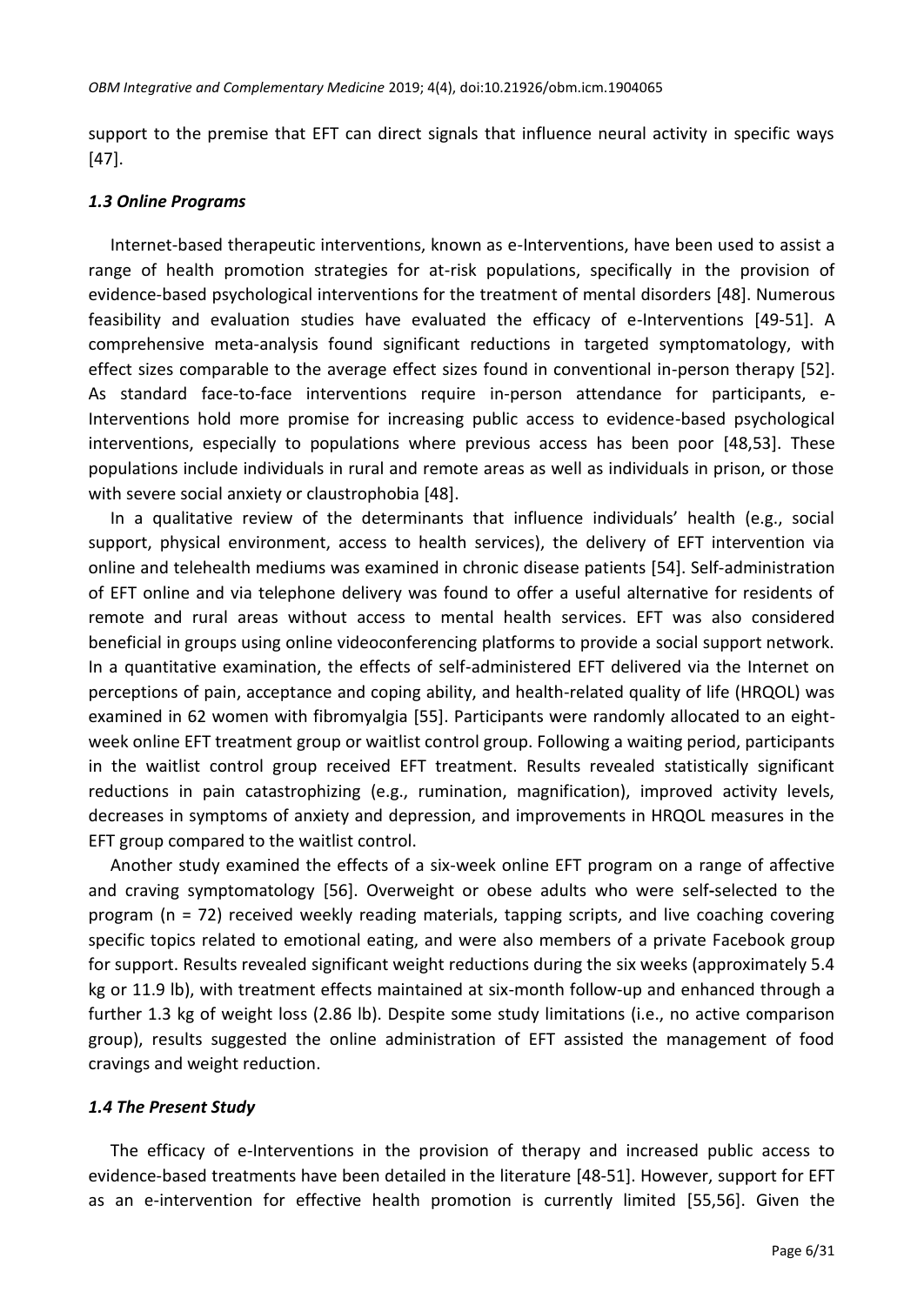emerging body of research which has identified EFT treatment as an efficacious in-person treatment of weight and eating issues in overweight and obese adults, the current study aimed to assess the impact of an eight-week online EFT treatment program using outcome data collected at baseline, post-intervention, and at six- and 12-months follow-up. It was hypothesised that EFT intervention participants compared to the waitlist control would experience statistically significant reductions immediately post-intervention on seven outcome measures: weight, food cravings, dietary restraint, subjective power of food, depressive, anxious, and somatic symptomatology. Additionally, it was proposed that the gains observed in post-intervention outcome measures would be maintained at six-months and 12-months.

#### **2. Materials and Methods**

The trial was registered with the Australian New Zealand Clinical Trial Registry (ANZCTR) following ethical approval from Bond University's Human Research Ethics Committee (Application RO15270; approved 14 July 2015).

The current parallel-group RCT with imbalanced randomisation [3:1] was conducted from August 2015 to June 2017. The trial was registered with the Australian New Zealand Clinical Trial Registry (ANZCTR) following ethical approval from the university's Human Research Ethics Committee.

## *2.1 Recruitment*

A purposive sample was recruited via community announcements in print advertisement, radio, and television. No incentive for participation was offered. Study inclusion criteria included: minimum 18 years of age, overweight or obese (as measured by self-reported BMI), experience of regular food cravings or emotional eating as measured by the Food Craving Inventory as a screening tool, no severe psychological impairment (assessed online using the SA-45 [\[57\]](#page-28-12)) no current treatment for psychological or medical issues related to food cravings, or engagement in a weight loss program for the trial duration. Both males and females were eligible to participate. Exclusion criteria included: current and history of bulimia nervosa or anorexia nervosa as selfdisclosed by participants as the researchers were not able to provide individual support for these disorders, a BMI < 18, pregnancy, and individuals with diabetes mellitus (type 1 or 2) and hypoglycaemia. Although participants may have been included in the study who met binge eating disorder criteria or subclinical eating problems, these were not measured.

Unsuitable or superfluous participants were advised via letter that they did not meet selection criteria or limited funding prevented their selection.

Participants accessed an online questionnaire that displayed an explanatory statement, which stated that participation in the voluntary study required follow-up measurements and informed consent. Participants provided demographic information (e.g., age, sex, height, weight, highest education level), identified the type of foods craved (e.g., chocolate, salty foods, sweet carbohydrate foods), and the frequency of food cravings and consumption of craved foods. The pre-trial self-report questionnaire package consisted of four empirically-established measures (detailed below). Participants received requests for post-test questionnaire completion at six and 12-months via email. If no response was received after three email communication attempts, follow-up was aborted.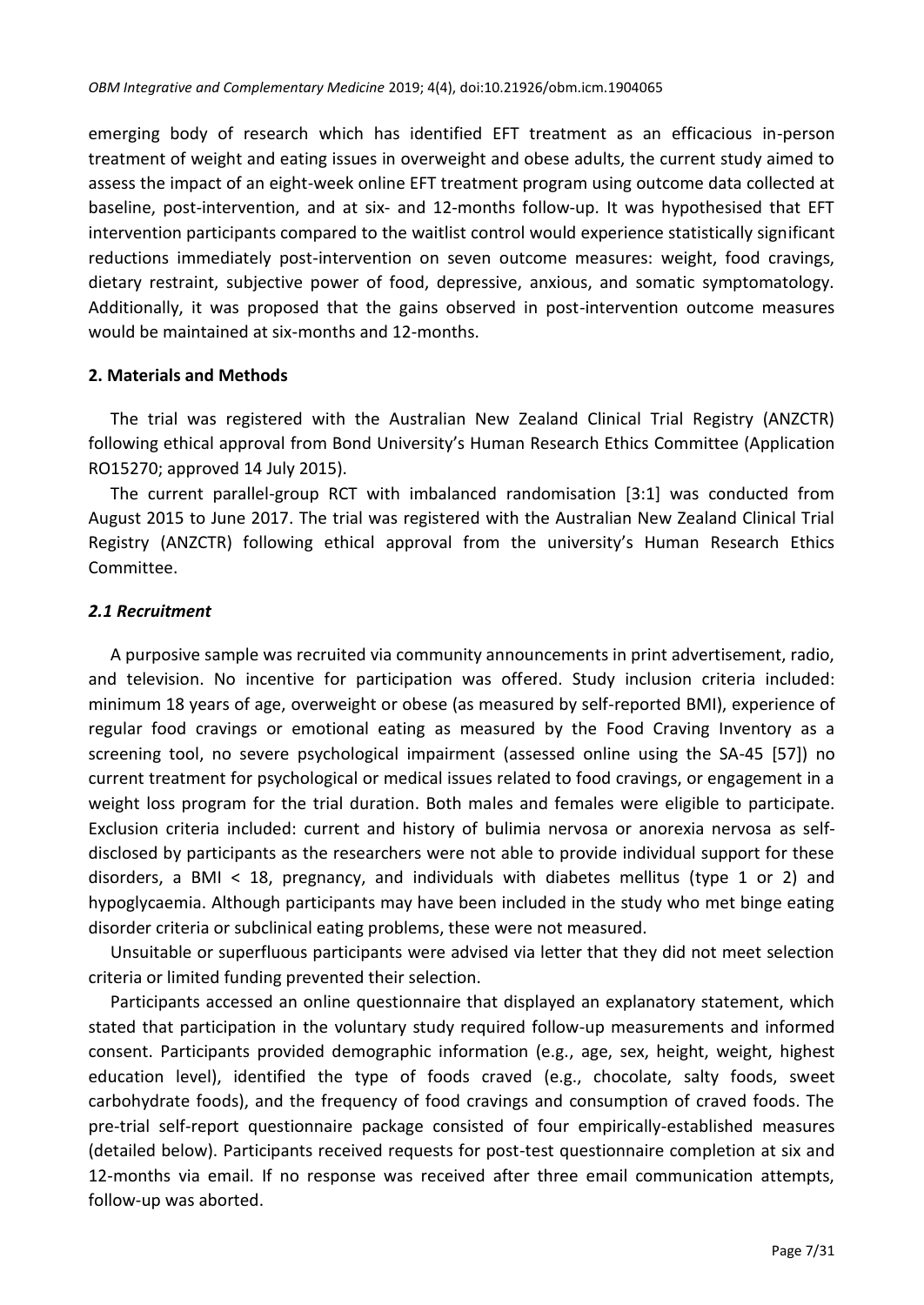## 2.1.1 Participants

A priori power analyses were conducted using G\*Power, version 3.1 [\[58\]](#page-28-13). The sample size required to estimate a medium effect for the two-way mixed-methods analysis of variance (ANOVA) was 158 participants ( $\alpha$  = .05,  $\beta$  = .05). The current sample satisfied this. Additionally, with power also set at .95, the sample size required to estimate a medium effect for the repeated measures design was 36 participants per group. Therefore, the collapsed sample size had sufficient power [\[59](#page-28-14)[,60\]](#page-28-15). Demographic information for the EFT group (n = 314) and the waitlist control group (n = 137) are displayed in Table 1.

| Variable                        | <b>EFT Group</b><br>$(n = 314)$ | <b>Waitlist Group</b><br>$(n = 137)$ |
|---------------------------------|---------------------------------|--------------------------------------|
| Gender                          |                                 |                                      |
| Female                          | 302 (96%)                       | 129 (94%)                            |
| Male                            | 12 (4%)                         | 8(6%)                                |
| Age                             |                                 |                                      |
| $\leq$ 25 years                 | 3(1%)                           | 2(2%)                                |
| 26 to 30 years                  | 4(1%)                           | 5(4%)                                |
| 31 to 40 years                  | 37 (12%)                        | 16 (12%)                             |
| 41 to 50 years                  | 92 (30%)                        | 41 (30%)                             |
| 51 to 60 years                  | 103 (34%)                       | 53 (39%)                             |
| $\geq 61$ years                 | 68 (22%)                        | 18 (13%)                             |
| Mean BMI (SD)                   | 33.3 (6.52)                     | 34.31 (5.95)                         |
| Normal weight                   | 21 (7%)                         | 5(8.7%)                              |
| Overweight                      | 91 (30%)                        | 33 (25%)                             |
| Class I BMI 30 - 34.99          | 91 (30%)                        | 38 (28%)                             |
| Class II BMI 35 - 39.99         | 52 (17%)                        | 28 (21%)                             |
| Class III BMI 40+               | 50 (16%)                        | 30 (24%)                             |
| Married                         | 166 (54%)                       | 78 (58%)                             |
| Education post-secondary school | 266 (86%)                       | 112 (84%)                            |
| Employed                        | 234 (75%)                       | 106 (77%)                            |
| Income (AUD\$)                  |                                 |                                      |
| $<$ \$10,000                    | 4(1%)                           | 3(2%)                                |
| \$10,001 to \$40,000            | 60 (20%)                        | 33 (25%)                             |
| \$40,001 to \$60,000            | 62 (21%)                        | 20 (15%)                             |
| \$60,001 to \$80,000            | 44 (15%)                        | 21 (16%)                             |
| \$80,001 to \$100,000           | 52 (17%)                        | 21 (16%)                             |
| $>$ \$100,000                   | 82 (27%)                        | 37 (27%)                             |

**Table 1** Summary of demographic information.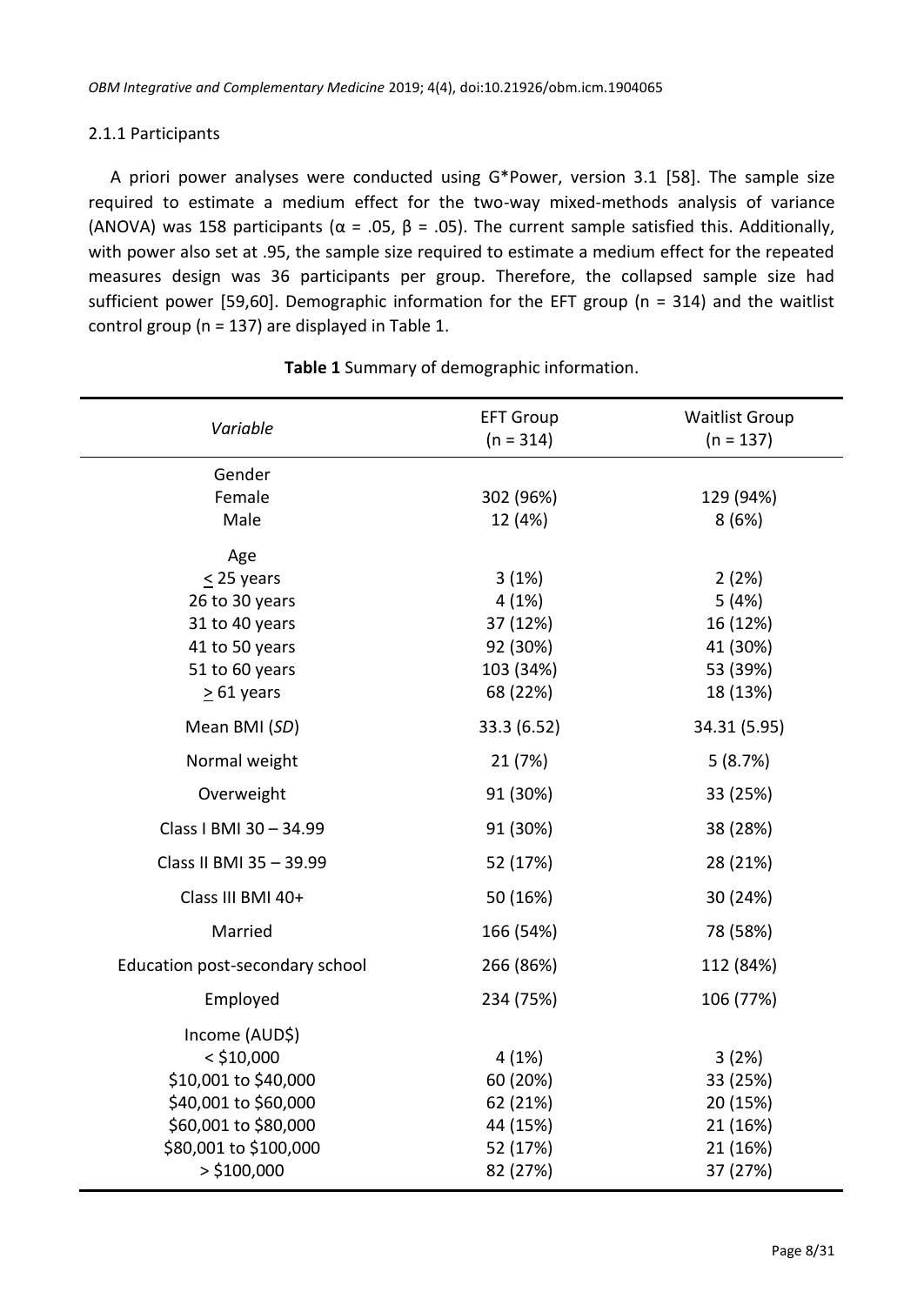A total of 962 potential participants worldwide registered their interest to participate in response to the community announcements. Participants were randomly assigned to an EFT treatment group or waitlist control group via computerized random-number generator system that was administered by a statistician who was blind to the study aims (see Figure 2 for CONSORT diagram). Of the EFT treatment group, 352 individuals did not complete the initial survey questionnaires and were excluded from the study (including 117 who did not meet inclusion criteria). One hundred and fifty-six participants completed the initial survey questionnaires but did not start the course for reasons unknown. A further 140 individuals did not complete the post-test measures and were removed from the final analysis along with the non-starters, leaving 314 participants (96.2% females, 3.8% males) to be included in further analyses. Twenty-six participants with a BMI in the normal range (below 25) as well as participants who did not provide weight or height measurements were included in data analyses. A total of 237 participants completed 6-month follow-up questionnaires. Of these, 21 participants had missing data and were removed from further analyses, leaving 216 participants for 6-month follow-up analyses (68.7% of individuals from the EFT condition). A total of 152 individuals completed 12-month follow-up questionnaires. Of these, seven had missing data and were removed from further analyses, leaving 145 (46.17%) participants for 12-month follow-up analyses.

Of the waitlist control group, a total of 254 individuals completed the pre-wait survey, of which 26 participants had missing data and were excluded from further analyses, leaving 228 participants for the second survey (post-eight-week wait) analyses. One hundred and sixty-four individuals in the waitlist control group completed the second survey (post-waitlist measures), of which 26 had missing data and were excluded from further analyses, leaving 137 participants (94.1% females, 5.9% males) for between-group analyses. A total of 95 participants completed postintervention questionnaires in the waitlist control group following completion of the EFT intervention. Of these, 25 participants had missing data, leaving 70 participants.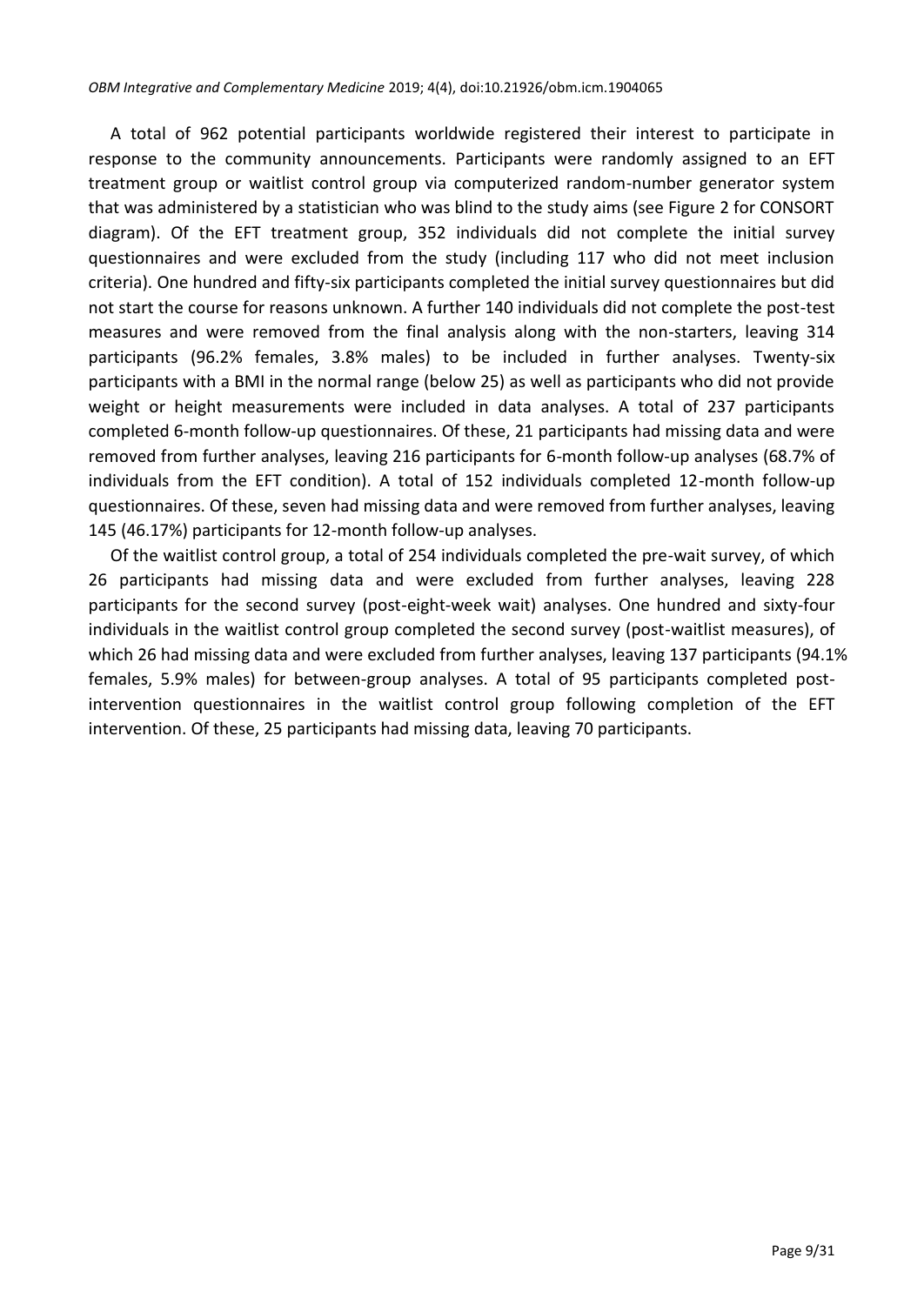#### *OBM Integrative and Complementary Medicine* 2019; 4(4), doi:10.21926/obm.icm.1904065



**Figure 2** CONSORT flow of participants in trial.

# *2.2 Measures*

Anthropometric Measures. Self-reported weight and weight measurements were obtained to calculate BMI, which was defined as weight in kilograms divided by the square of the height in metres (kg/m2). BMI categories utilised for the present study included: underweight (< 18.5), healthy weight (18.5 – 24.9), overweight (25.0 – 29.9), obese class I (30.0 – 34.9), obese class II (35 to 39.9), and obese class III (> 40). Self-reported weight and height provides relatively accurate estimates of BMI in community samples [\[61](#page-28-16)[,62\]](#page-29-0).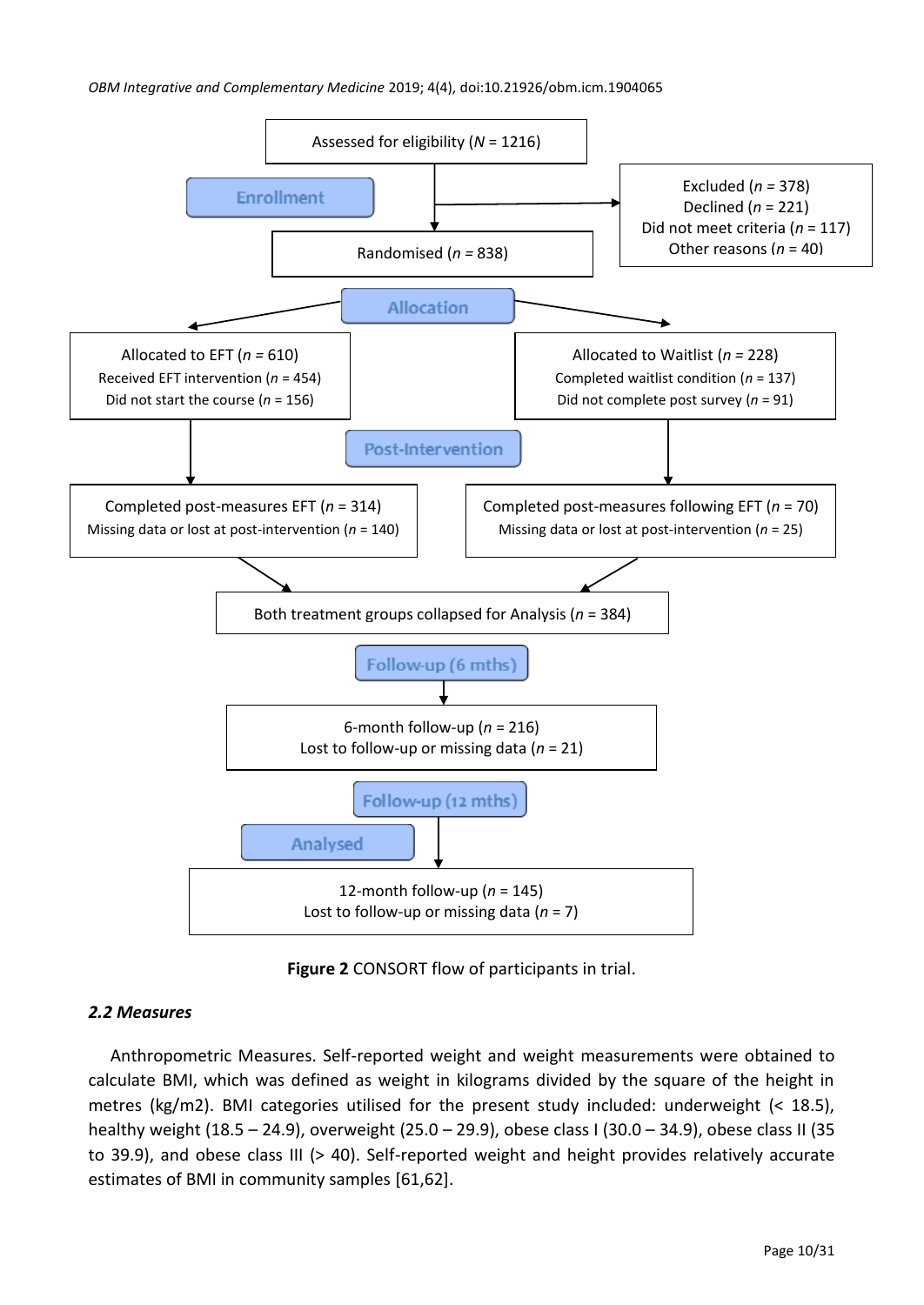Food Craving Inventory (FCI) [\[63\]](#page-29-1). The 37-item self-report FCI was used to assess specific foodtype cravings in the past month. The FCI consists of four subscales: fats (e.g., butter, sausage, sweets, carbohydrates, and fast foods). Participants rated how often they have experienced a craving on a 5-point Likert scale ranging from 1 (Never) to 5 (Always/Almost Every Day). The FCI total score was used to assess changes in food craving symptomatology, with higher scores reflecting greater craving. The FCI demonstrates high internal consistency ( $\alpha$  = .93) and test-retest reliability (r = .91) [\[63\]](#page-29-1). In the current study, reliability coefficients for the subscales in the current analysis ranged from adequate ( $\alpha$  = .65) to good ( $\alpha$  = .79).

The Power of Food Scale (PFS) [\[64\]](#page-29-2). The 21-item self-report PFS was used to assess the psychological impact of environments in which highly appetising foods are readily available. Participants rate the extent to which statements describe them on a 5-point Likert scale from 1 (I Don't Agree at All) to 5 (Strongly Agree). Higher scores indicated higher responsiveness to the food environment. The PFS has good convergent validity with the TFEQ's [\[65\]](#page-29-3) disinhibition subscale (r = .61), and the DEBQ's [\[66\]](#page-29-4) external eating subscale (r = .66) [\[64\]](#page-29-2). In the current analysis, the PFS demonstrated excellent internal consistency ( $\alpha$  = .95).

The Revised Restraint Scale (RRS) [\[67\]](#page-29-5). The 10-item self-report RRS provided an assessment of the behaviours associated with chronic dieting. The RRS comprises two subscales: six-item Concern for Dieting (CD) scored on 5-point Likert scale, ranging from 1 (Never) to 5 (Always), and four-item Weight Fluctuations (WF) scored from 1 (0–4 lb / 0–1.82 kg) to 5 (20+ lb/9.09+ kg). Higher scores indicated chronic dieting without substantial weight-loss. Cut-off scores ( $\geq 16$ ) were used to identify restrained eaters in the current study. The RRS has established criterion validity, differentiating individuals with bulimia nervosa from dieters (non-eating disordered) and non-dieting controls [\[68\]](#page-29-6). The RRS demonstrated acceptable internal consistency for the total scale ( $\alpha$ = .65) in the current sample.

Patient Health Questionnaire (PHQ) [\[69\]](#page-29-7). The PHQ was used to assess symptoms of depression, anxiety, and somatoform. Participants rated their experience of nine depressive items (PHQ-D subscale) from the preceding two-week period on a 4-point Likert scale ( $0 = Not At All to 3 =$ Nearly Every Day), seven anxiety symptoms on a 3-point Likert scale from 0 (Not At All) to 2 (More Than Half The Days), and 15 physiological complaint items (e.g., headaches) on a 3-point Likert scale, ranging from 0 (Not Bothered) to 2 (Bothered A Lot). Respective cut-off scores for each subscale were used to assess the severity of symptomology. Each subscale has high internal consistency ( $\alpha$  > .85) and the PHQ scale has excellent test-retest reliability (r > .80) [\[70](#page-29-8)[,71\]](#page-29-9).

#### 2.2.1 Treatment Conditions

The EFT online treatment was a self-paced eight-week program accessed via a supplied Internet link. Weekly reminder emails were sent to participants to highlight the theme of the corresponding weekly module. Participants could post questions for the first author in a private Facebook group (e.g., they could receive feedback or guidance on their statements particularly if they needed assistance with effective statements). While this interaction was optional, 78% of participants engaged in the Facebook group. The waitlist control group EFT intervention mirrored the EFT treatment group process, including the provision of an online support group for the eight weeks. Both Facebook groups were disbanded at the end of the trial.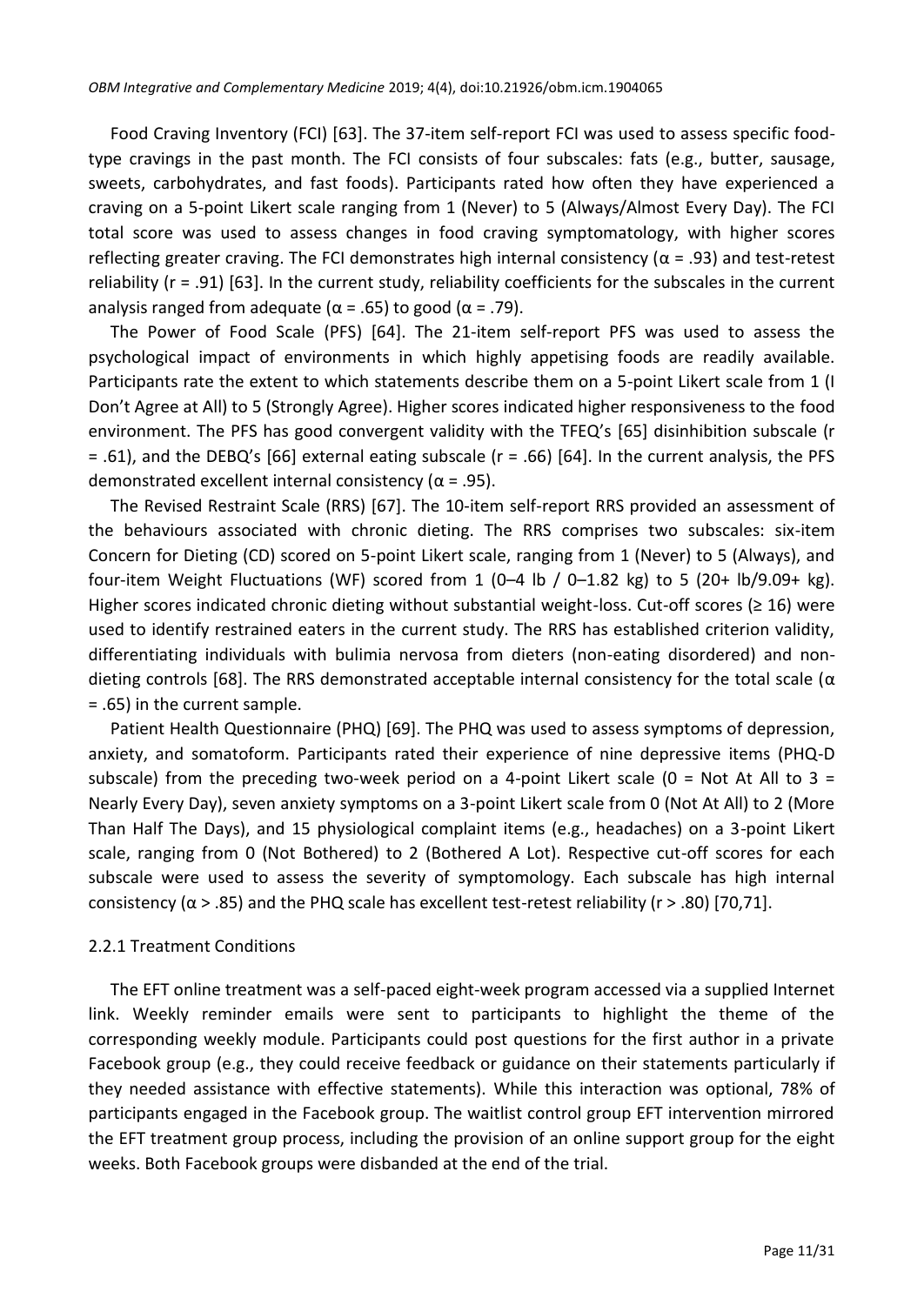The online EFT treatment consisted of seven modules, comprising 32 pre-recorded video sessions, that were presented by a clinical psychologist who was a certified EFT practitioner. Each module was accessed via an online link, consisting of three to eight lessons, ranging from two to 15 minutes in duration. Participants were instructed to view one session per day and not exceed more than one module per week to maintain motivation and avoid burnout. Participants could repeat and review the recorded sessions; however, completion of a session quiz before progressing to the next video was required. Module topics are presented in Table 2 and examples of how EFT was used for each topic are provided.

The first video in each module consisted of an introduction to the corresponding weekly topic. Treatment sessions involved exposure to the craved food (which the participants supplied during session six). Participants were instructed to focus attention on their craving(s) and associated emotions while applying the tapping method as per the EFT manual [\[72\]](#page-29-10). For example, EFT intervention involved the following protocols: identification of a trigger (e.g., thought, feeling, sensation, memory, behaviour) and a rating of their current distress related to the trigger on a 0 to 10-point scale (SUDS) [\[23\]](#page-26-15). The rating provides a current self-assessment of the subjective intensity of distress experienced by an individual. The next step involves setting up the tapping by speaking a two-part set-up statement. The first part of the set-up acknowledges the identified issue, which allows for dealing with it more effectively. The second part involves repeating a selfacceptance statement or affirmation three times while tapping with the fingertips of the index finger and middle finger of the other hand on the karate chop point, which is the centre of the outside of the hand between the top of the wrist and the base of the little finger. An example tapping statement from Module 2 was: "Even though this food smells so delicious, I deeply and completely accept myself". Participants were encouraged to use EFT throughout the trial during times of craving if required.

Waitlist control group. All waitlist participants ( $n = 228$ ) began the EFT treatment which was identical to the EFT treatment group eight weeks from the pre-test. The waitlist group post-test data ( $n = 70$ ) was compared against the active treatment group ( $n = 314$ ).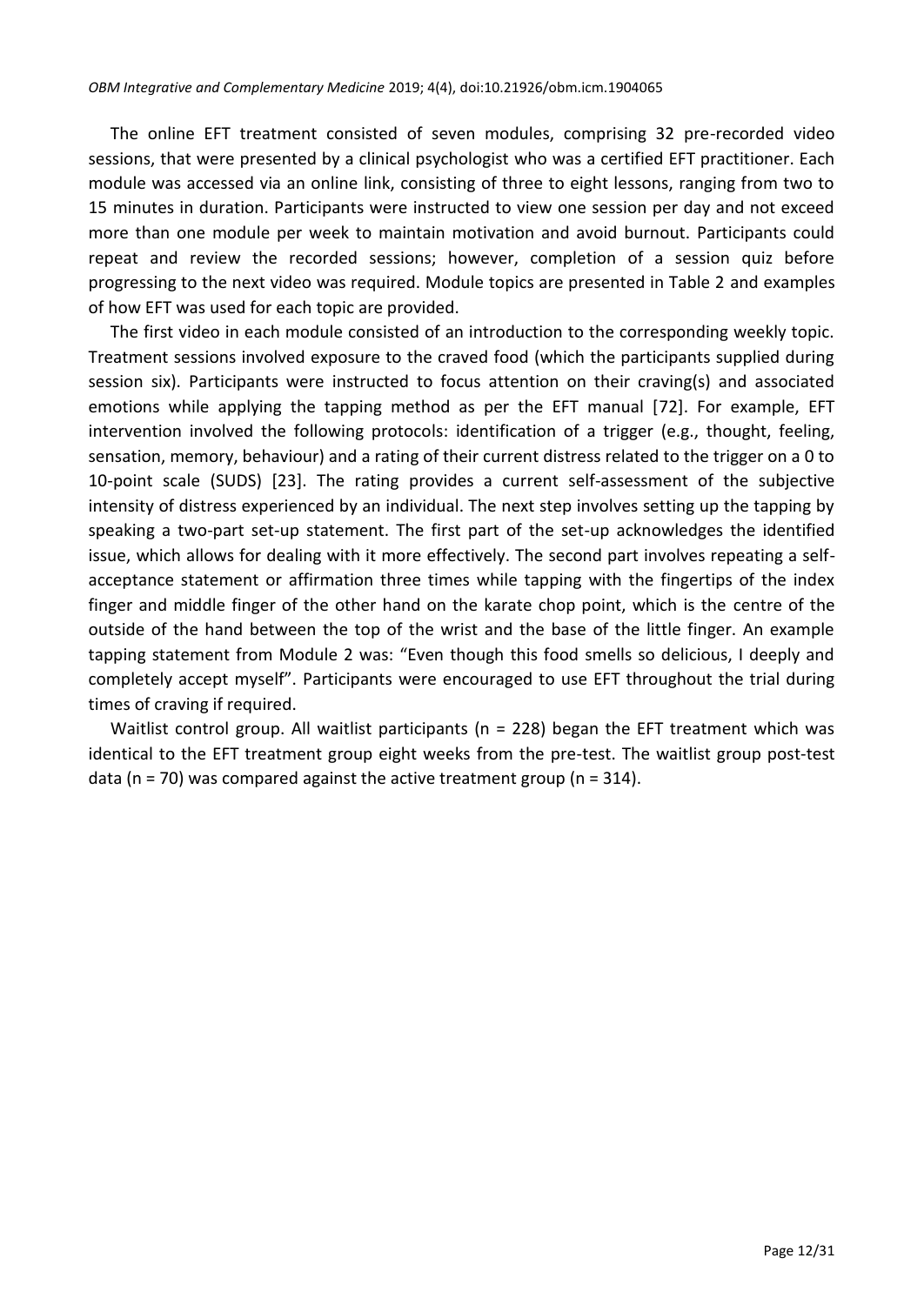| Session                           | <b>Topic</b>                                                                                             | <b>Example of EFT Statements</b>                                                                                                                                                                                                                                                                                                                                                                                                                                                        |
|-----------------------------------|----------------------------------------------------------------------------------------------------------|-----------------------------------------------------------------------------------------------------------------------------------------------------------------------------------------------------------------------------------------------------------------------------------------------------------------------------------------------------------------------------------------------------------------------------------------------------------------------------------------|
| (1) Introduction to EFT           | Described EFT treatment participants were<br>to receive, and gave examples of how it<br>would be applied |                                                                                                                                                                                                                                                                                                                                                                                                                                                                                         |
| (2) Tapping on less healthy foods | elicit<br>to<br>demonstrations of how EFT is used to<br>reduce food cravings                             | Discussed the nature of food cravings Examples of Set up Statements - Even<br>including being an emotionally and though I love sugary foods, I completely<br>physiological intense urge (to eat). accept myself. Or, even though I crave<br>Discussed how cravings have been shown something sweet (or whatever it is after<br>binge-eating episodes - meals), I completely accept myself.<br>Reminder/Shortened phrase - This craving,<br>my craving; Love sugar; I crave this food; I |
| (3) Tapping on healthier foods    | Discussed how EFT is used to increase the<br>desire for healthier food choices                           | love this food, desperate to eat this yummy<br>Examples of Set up Statements- Even<br>though I hate salad, it is so boring, I accept I<br>feel this way; Even though I hate<br>vegetables, and want something else, I<br>accept I feel this way; Even though it is so<br>boring to eat healthy foods, I accept myself<br>anyway                                                                                                                                                         |

# **Table 2** Summary of treatment sessions.

Reminder/Shortened phrase - so boring; hate taste of fruit; hate vegetable taste; salad tastes boring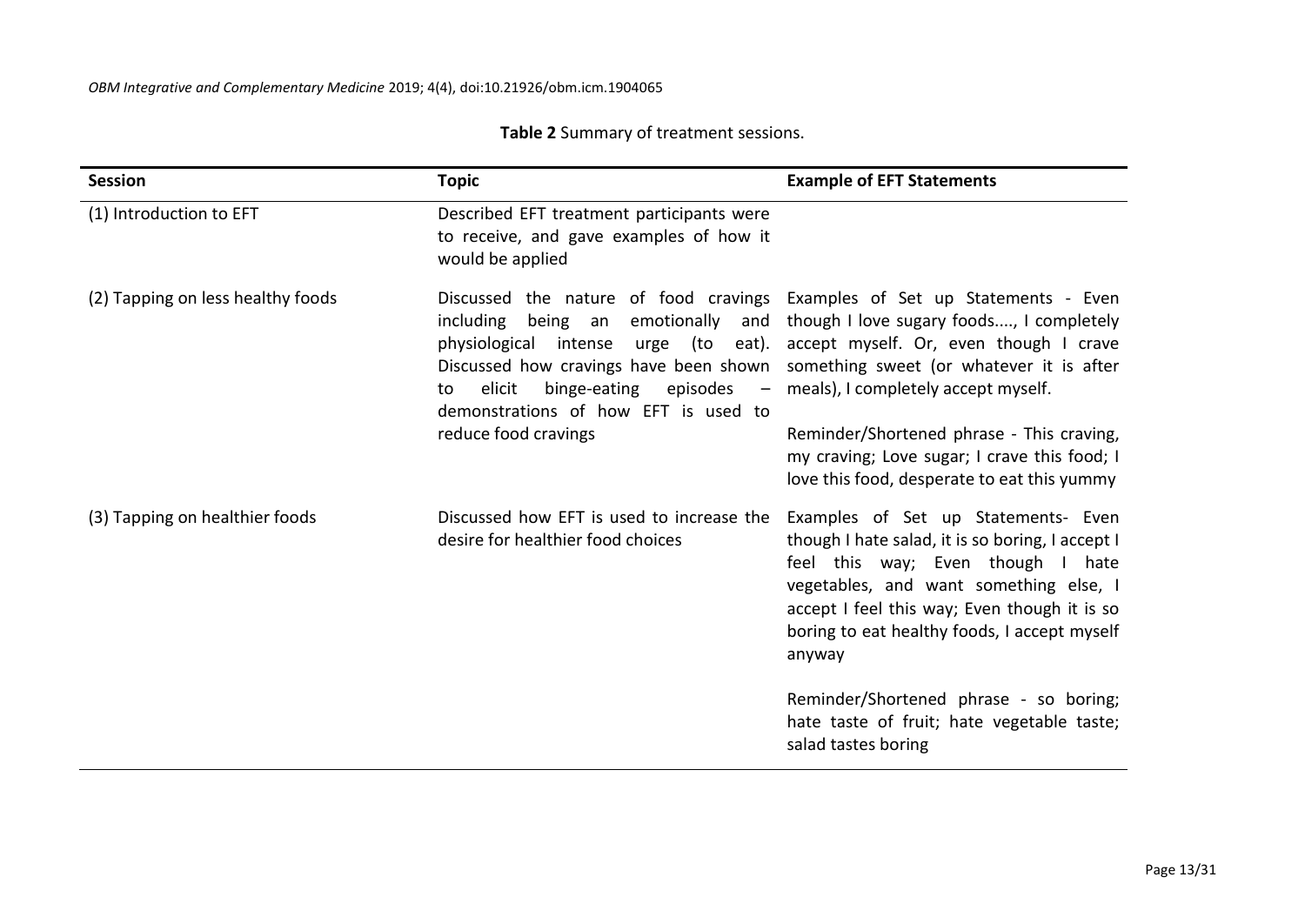| (4) Tapping on emotional eating                               | Discussed the primary emotions (i.e.,<br>Anger, Sadness, Surprise, Fear, Distress,<br>Disgust, Guilt, Shame, and Interest), and<br>their relationship to emotional eating and<br>cravings. Discussed how EFT is used for<br>these | Examples of Set up Statements - Even<br>though I can't stop feeling anxious/ can't<br>control my anxiety I completely love and<br>accept myself; Even though I am afraid and<br>I won't know what to say and will make a<br>fool of myself, I choose to accept myself<br>anyway; Even though I'm surprised that I<br>will lose control atI completely love and<br>accept myself anyway; Even though I know<br>I tend to eat to relieve my feelings of<br>anxiety or stress, I deeply and completely<br>accept myself. |
|---------------------------------------------------------------|-----------------------------------------------------------------------------------------------------------------------------------------------------------------------------------------------------------------------------------|-----------------------------------------------------------------------------------------------------------------------------------------------------------------------------------------------------------------------------------------------------------------------------------------------------------------------------------------------------------------------------------------------------------------------------------------------------------------------------------------------------------------------|
|                                                               |                                                                                                                                                                                                                                   | Reminder/Shortened<br>phrase - Feeling<br>anxious; Can't stop being anxious; Can't<br>control my anxiety; I'm afraid I might make<br>a fool of myself; I might lose control; I'm<br>afraid; This fear; This anxiety; Eat to relieve<br>anxiety; Eat to relieve stress; Stressed.                                                                                                                                                                                                                                      |
| (5) Tapping on increasing the desire for<br>physical activity | Discussed how EFT is used to assist with<br>motivation for exercise                                                                                                                                                               | Examples of Set up Statements- Even<br>though I loathe exercising, I deeply love and<br>accept myself; Even though I feel fatigued<br>and too tired to exercise, I choose to know<br>that my energy levels will improve as I get<br>fitter and I choose to be fit and healthy<br>anyway; Even though exercise feels like<br>punishment, I choose to know that it will<br>help me and I completely love and accept<br>myself anyway;<br>Reminder/Shortened<br>phrase<br>Loathe                                         |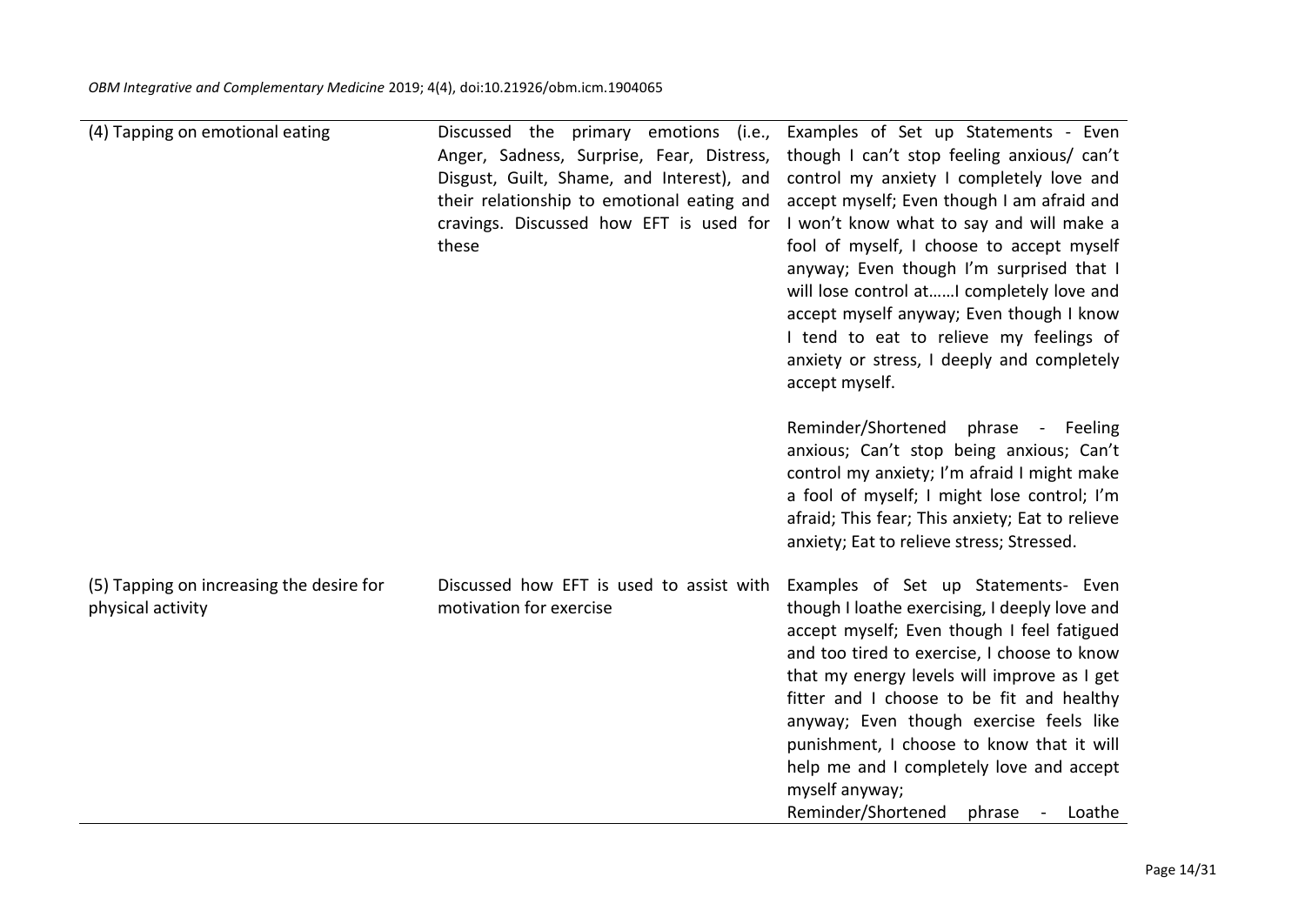|                                            |                                                                                                                                                                      | exercise; Hate exercise; Feel too tired; Feel<br>fatigued; Choose to be fitter; Choose to<br>know I'll improve; It's too hard; Feels like<br>punishment; No motivation                                                                                                                                                                                                                                                                                                                                                                                                                                                                                                                                                                          |
|--------------------------------------------|----------------------------------------------------------------------------------------------------------------------------------------------------------------------|-------------------------------------------------------------------------------------------------------------------------------------------------------------------------------------------------------------------------------------------------------------------------------------------------------------------------------------------------------------------------------------------------------------------------------------------------------------------------------------------------------------------------------------------------------------------------------------------------------------------------------------------------------------------------------------------------------------------------------------------------|
| (6) Tapping on drinks                      | Discussed how EFT is used to increase the<br>desire for healthier drink choices, and how<br>to reduce the desire for unhealthy choices                               | Examples of Set up Statements- Even<br>though I dislike the taste of water, I deeply<br>and completely accept myself; Even though<br>I don't like drinks that have no smell I<br>deeply and completely accept myself; Even<br>though I'd prefer to drink (say the name of<br>what you'd prefer to drink) than drink<br>water I deeply and completely accept<br>myself<br>Also $-$ Even though I love the taste of<br>sugary drinks, I love the smell and the feel<br>in my mouth, I accept I feel this way<br>Reminder/Shortened phrase - (for water)<br>Dislike the taste; Smells horrible; Hate the<br>feeling in my stomach; I'd rather drink<br>something else; (for other drinks) $-1$ love<br>the taste; I love the smell; it's so sugary |
| (7) Tapping into mindful-intuitive eating. | Discussed stress (distress versus eustress),<br>and how these concepts impact emotional<br>eating and cravings. Discussed the concept<br>of mindful-intuitive eating |                                                                                                                                                                                                                                                                                                                                                                                                                                                                                                                                                                                                                                                                                                                                                 |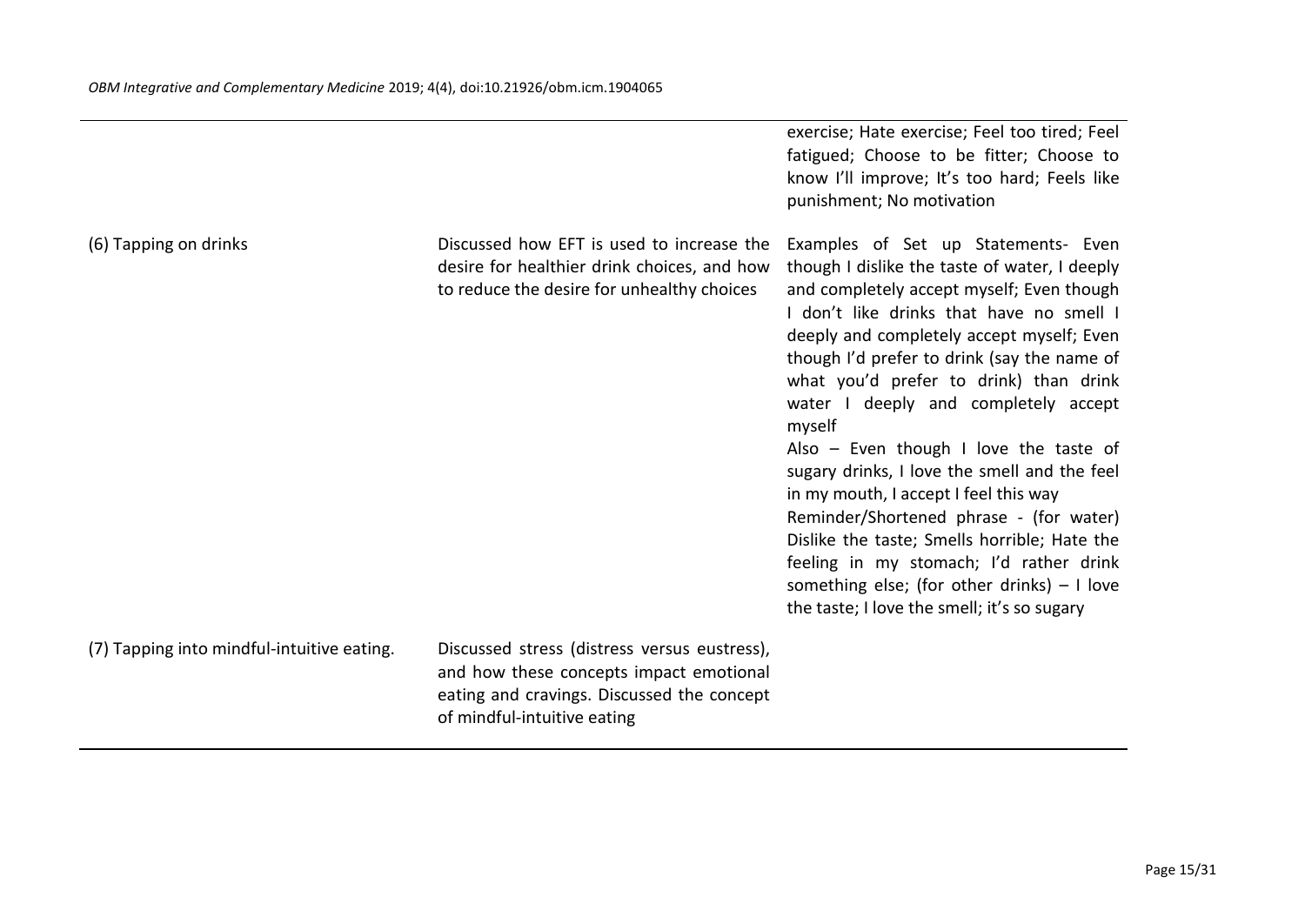Of the 314 EFT treatment group participants who completed pre- and post-test surveys, 237 participants completed 6-month post-test questionnaires. Missing data (n = 21) were removed leaving 216 EFT treatment participants (68.7%). A total of 152 participants completed the 12 month follow-up questionnaires. Missing data  $(n = 7)$  were removed, leaving 145 (46.17%) participants for 12-month follow-up analyses. Of the 137 participants in the waitlist control group who completed post-waitlist measures, 95 participants completed post-test questionnaires following completion of the EFT intervention. Missing data (n = 25) were removed leaving 70 participants to be collapsed into the EFT group for repeated measures analyses (n = 384). Chisquare analysis revealed no significant group differences between weight, eating behaviour inventories, and psychological symptomology at pre-intervention (see Table 3).

## **3. Results**

## *3.1 Analyses*

Initial data screening measures were taken to control for and to ensure the distribution fit with the assumptions of a two-way mixed ANOVA. The data file was also visually inspected for keystroke errors. Inspection of boxplots revealed several outliers, however since these scores are likely reflecting genuinely unusual values, they were included in the final analyses.

Descriptive statistics were used to quantitatively describe the distribution of study variables. A series of chi-square analyses were conducted to examine any differences between the two conditions (i.e., EFT treatment and waitlist control group) before intervention based on demographic variables and scores from outcome measures.

Eight separate 2 x 2 mixed-method (between-within subject) ANOVAs were conducted to determine the effect of EFT and the waitlist control condition on the dependent variables (i.e., FCI, PFS, RRS, PHQ-S, PHQ-D, PHQ-A, weight, and BMI) over time (pre-intervention vs. immediately post-intervention). The waitlist control group received the EFT intervention following the waitlist period. In this crossover study design, eight 2 x 4 repeated measures (within-subjects; **Time as the within factor and Group as the between factor**) ANOVAs were performed using all intervention data because there were no differences at baseline between the two groups, to determine the effect of EFT on the dependent variables over time (pre-intervention vs. immediately postintervention vs. 6-month follow-up vs. 12-month follow-up). In the current study, only participants who completed both pre- and post-test measures were included in final analyses.

Seven separate two-way mixed-method repeated measures ANOVAs were conducted to determine whether there were statistically significant differences (p < .05) between the treatment condition and the waitlist controls following the eight-week EFT.

# 3.1.1 Food Craving Inventory

There was a statistically significant interaction between the intervention and time on degree of food cravings, F(1, 450) = 80.807, p < .001, partial  $n^2$  = .152. There was a statistically significant difference in food cravings between interventions at post measure,  $F(1, 449) = 58.819$ , p < .001, partial η2 = .116. Degree of food cravings was significantly lower in the EFT group than in the waitlist group at post-intervention measure, which indicates that the participants in the EFT group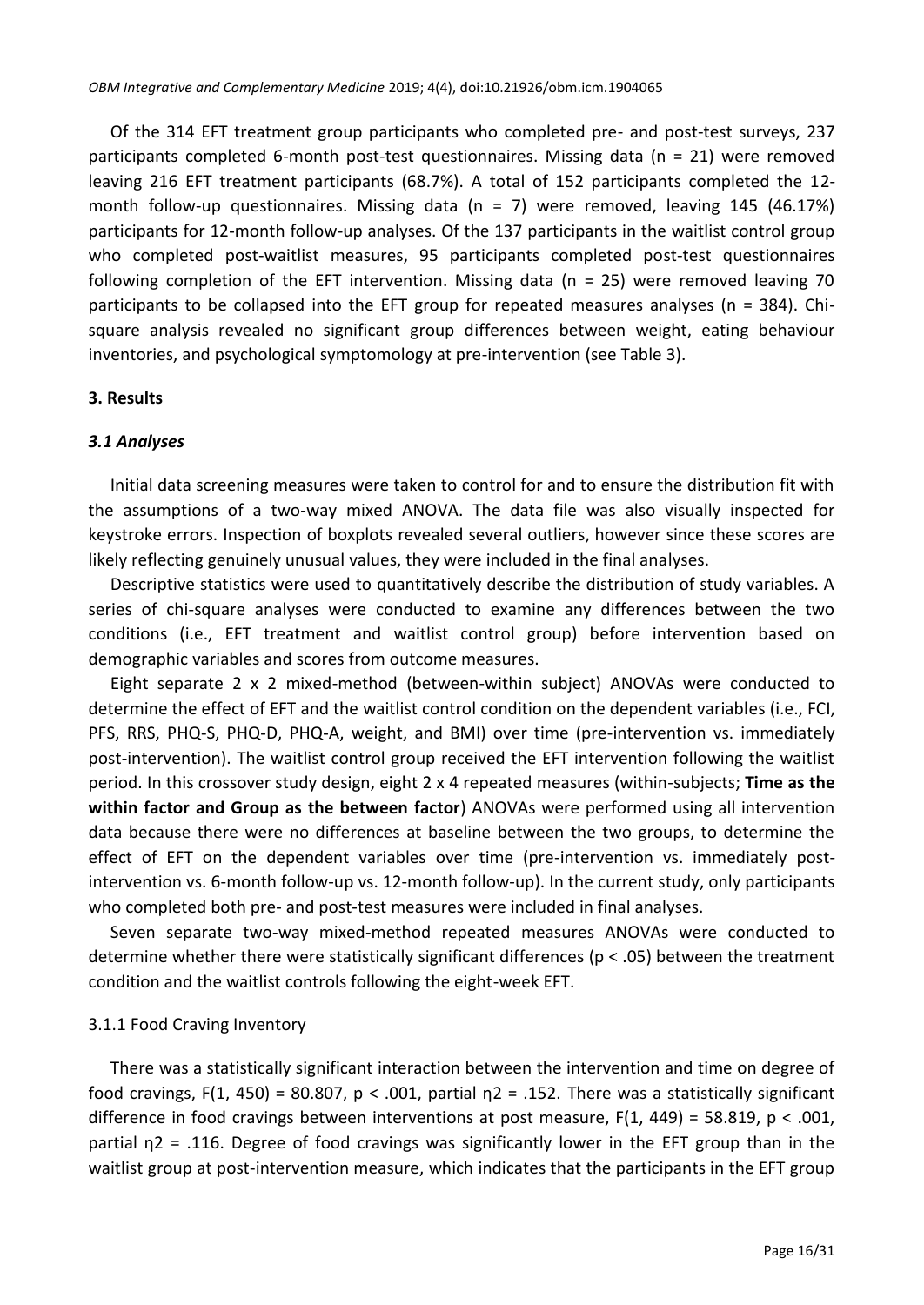experienced fewer food cravings for highly palatable food than the participants in the waitlist group following the eight-week intervention period.

#### 3.1.2 Power of Food Scale

There was a statistically significant interaction between the intervention and time on perceived power of food, F(1, 450) = 80.333,  $p < .001$ , partial  $p2 = .151$ . There was a statistically significant difference in perceived power of food between interventions at post measure, F(1, 449) = 59.655, p < .001, partial η2 = .117. Perceived power of food was significantly lower in the EFT group than in the waitlist group at post-intervention measure, which indicates participants in the EFT group felt less controlled by the palatable food in their environment than the participants in the waitlist group following the eight-week intervention period.

## 3.1.3 Revised Restraint Scale

There was a statistically significant interaction between the intervention and time on restraint capabilities, F(1, 445) = 29.946, p < .001, partial  $\eta$ 2 = .063. There was a statistically significant difference in restraint capabilities between interventions at post-intervention measurement, F(1, 446) = 31.928, p < .001, partial η2 = .067. Restraint capabilities were significantly lower in the EFT group compared to the waitlist group at post-intervention, which indicates participants in the EFT group experienced less dietary restraints and exhibited less restrained eating patterns than participants in the waitlist group following the eight-week intervention period.

# 3.1.4 Somatic Symptomatology

There was a statistically significant interaction between the intervention and time on somatic symptomatology, F(1, 447) = 18.141, p < .001, partial  $n^2$  = .039. There was a statistically significant difference in somatic symptomatology between interventions at post measure, F(1, 447) = 29.836, p < .001, partial η2 = .044. Somatic symptomatology was significantly lower in the EFT group than in the waitlist group at post-intervention measure, which indicates participants in the waitlist condition were more bothered by somatic or physical symptoms, such as aches and pains, than participants in the EFT condition following the eight-week intervention period.

# 3.1.5 Depressive Symptomatology

There was a statistically significant interaction between the intervention and time on depressive symptom scores, F(1, 447) = 29.836, p < .001, partial  $n^2$  = .063. There was a statistically significant difference in depressive symptoms between interventions at post measure,  $F(1, 448) =$ 31.980, p < .001, partial η2 = .067. Depressive symptoms were significantly lower in the EFT group than in the waitlist group at post-intervention measure, which indicates participants in the waitlist condition were experiencing more depressive symptomatology than participants in the EFT condition following the eight-week intervention period.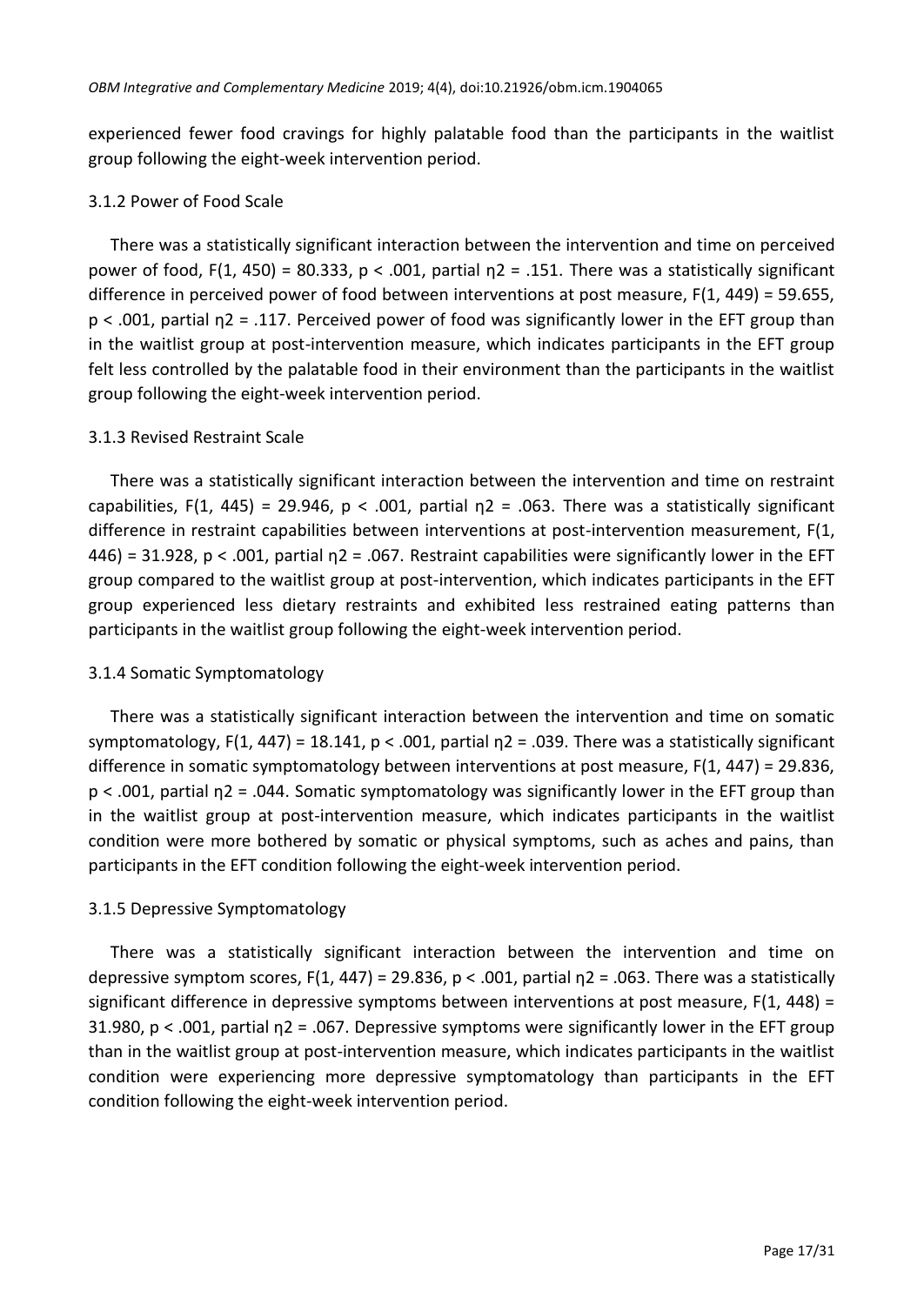## 3.1.6 Anxious Symptomatology

There was a statistically significant interaction between the intervention and time on anxiety symptom scores, F(1, 224) = 4.652, p = .032, partial  $n^2$  = .020. There was a statistically significant difference in anxiety symptoms between interventions at post measure, F(1, 274) = 6.361, p = .012, partial  $n^2$  = .023. Anxiety symptoms were significantly lower in the EFT group than in the waitlist group at post-intervention measure, which indicates participants in the waitlist condition were experiencing more anxious symptomatology than participants in the EFT condition following the eight-week intervention period.

# 3.1.7 BMI

There was a statistically significant interaction between the intervention and time on BMI, F(1, 432) = 8.345, p = .004, partial  $n^2$  = .019. There was a statistically significant difference in BMI between interventions at post-intervention measurement,  $F(1, 436) = 9.471$ , p = .002, partial  $n^2$ = .021. BMI was significantly lower in the EFT group compared to the waitlist group at postintervention, which indicates participants in the EFT group lost more weight than participants in the waitlist group following the eight-week intervention period.

| Variable          | <b>EFT Group</b> |           |       | <b>Waitlist Group</b> |       | Between-group<br>effects |  |
|-------------------|------------------|-----------|-------|-----------------------|-------|--------------------------|--|
|                   | Μ                | <b>SD</b> | M     | SD                    | F     | p                        |  |
| FCI (Baseline)    | 82.86            | 19.40     | 81.59 | 18.40                 | .768  | .381                     |  |
| FCI (Post)        | 67.25            | 17.05     | 81.31 | 18.93                 | 58.82 | < .001                   |  |
| PFS (Baseline)    | 72.29            | 18.63     | 72.60 | 18.88                 | .013  | .908                     |  |
| PFS (Post)        | 57.22            | 19.59     | 72.48 | 17.94                 | 59.65 | < .001                   |  |
| RRS (Baseline)    | 33.47            | 5.13      | 34.31 | 5.14                  | 2.50  | .114                     |  |
| RRS (Post)        | 31.36            | 5.30      | 34.38 | 5.1                   | 31.92 | < .001                   |  |
| PHQ-S (Baseline)  | 20.95            | 4.36      | 21.26 | 4.68                  | .936  | .334                     |  |
| PHQ-S (Post)      | 19.03            | 3.52      | 20.89 | 4.50                  | 29.84 | < .001                   |  |
| PHQ-D (Baseline)  | 18.98            | 5.76      | 19.82 | 6.23                  | 1.58  | .210                     |  |
| PHQ-D (Post)      | 15.52            | 5.31      | 18.78 | 5.98                  | 31.98 | < .001                   |  |
| PHQ-A (Baseline)  | 14.15            | 3.32      | 14.03 | 3.50                  | .078  | .780                     |  |
| PHQ-A (Post)      | 13.08            | 3.27      | 14.06 | 3.26                  | 6.36  | .012                     |  |
| Weight (Baseline) | 89.86            | 18.48     | 94.84 | 20.30                 | 6.92  | .014                     |  |
| Weight (Post)     | 88.81            | 18.58     | 94.80 | 20.43                 | 9.65  | .002                     |  |

**Table 3** Means and standard deviations for the intervention group compared to the waitlist control group, including univariate between-subjects analyses.

*Note*. FCI = Food Craving Inventory. PFS = Power of Food Scale. RRS = Revised Restraint Scale. PHQ-S, D, A = Patient Health Questionnaire – Somatic, Depressive, and Anxious symptoms. BMI = Body Mass Index.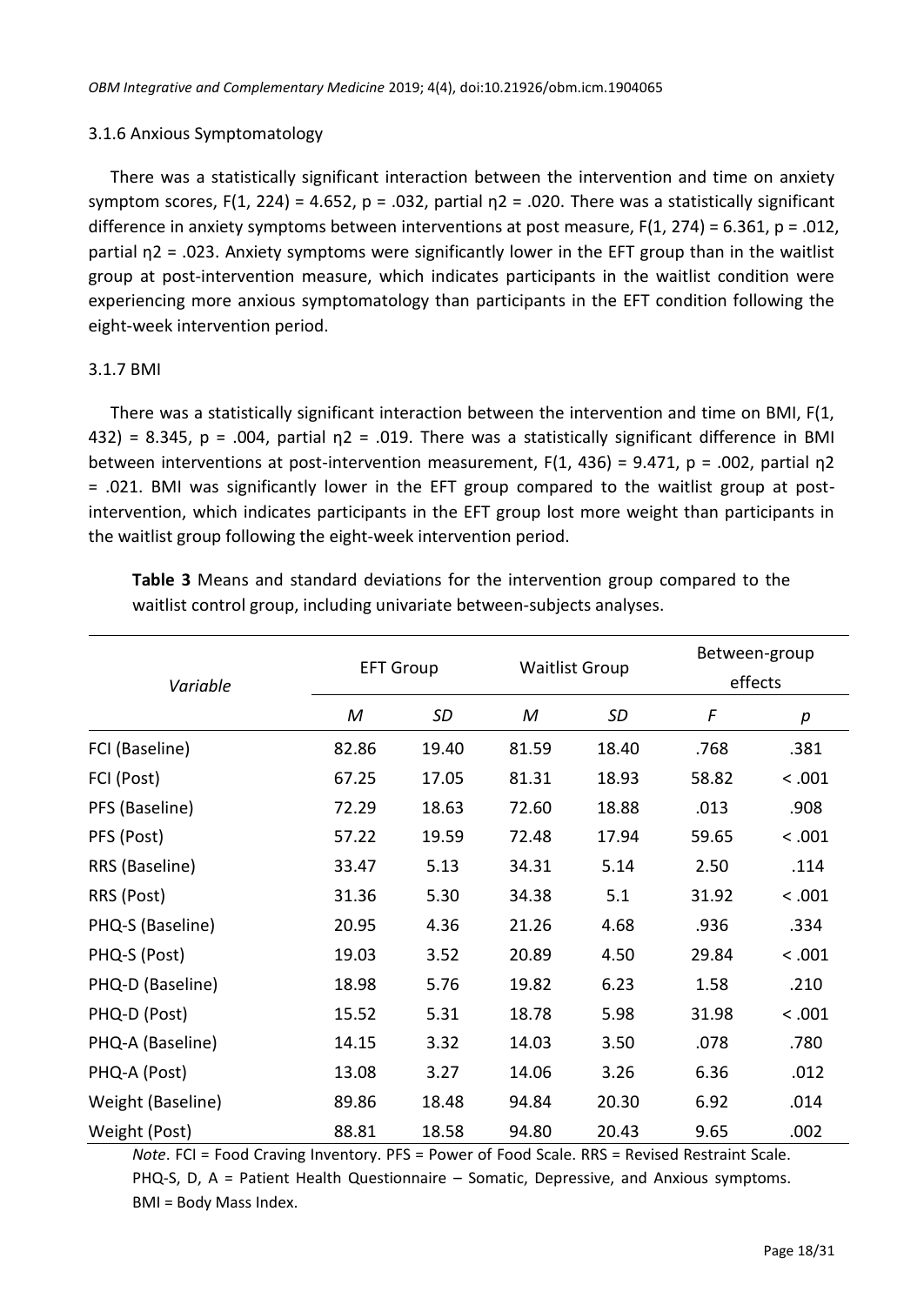# *3.2 Pooled Data*

Data was pooled for both treatment groups across 6-month and 12-months post-test measures (n = 384). This was in line with statistical approaches previously employed for repeated measures analyses [\[44\]](#page-28-0), and this pooling strategy has been used in previous studies [\[74](#page-29-11)[-76\]](#page-29-12). Seven one-way repeated-measures ANOVAs were conducted to detect whether there were significant differences for all participants (n = 384) on the outcome variables immediately post-intervention and at the 6 month and 12-month follow-ups. The omnibus tests revealed a significant within-subject difference across time points for all outcome variables at a p value < .001. Associated means at each of the time points are presented in Table 4. Post hoc pairwise comparisons were conducted with a Bonferroni adjustment to assess the differences across time points. Associated significance values and mean difference scores between time points are detailed in Table 5.

| Variable                 | Collapsed EFT and<br><b>Waitlist Group Means</b> |           | 95% CI |       |
|--------------------------|--------------------------------------------------|-----------|--------|-------|
|                          | M                                                | <b>SD</b> | Lower  | Upper |
| FCI (Baseline)           | 81.00                                            | 18.75     | 77.70  | 84.31 |
| FCI (Post)               | 62.48                                            | 14.91     | 59.85  | 65.11 |
| FCI (6-mth follow-up)    | 62.46                                            | 15.73     | 59.69  | 65.23 |
| FCI (12-mth follow-up)   | 62.04                                            | 17.06     | 59.04  | 65.05 |
| PFS (Baseline)           | 71.49                                            | 18.04     | 68.30  | 74.66 |
| PFS (Post)               | 54.80                                            | 18.52     | 51.53  | 58.07 |
| PFS (6-mth follow-up)    | 51.52                                            | 19.63     | 48.06  | 54.99 |
| PFS (12-mth follow-up)   | 52.27                                            | 20.22     | 48.70  | 55.84 |
| RRS (Baseline)           | 32.93                                            | 4.77      | 32.10  | 33.77 |
| RRS (Post)               | 30.61                                            | 5.05      | 29.72  | 31.50 |
| RRS (6-mth follow-up)    | 29.63                                            | 5.51      | 28.66  | 30.60 |
| RRS (12-mth follow-up)   | 29.26                                            | 5.74      | 28.25  | 30.27 |
| PHQ-S (Baseline)         | 20.33                                            | 4.60      | 19.51  | 21.14 |
| PHQ-S (Post)             | 18.52                                            | 3.33      | 17.93  | 19.11 |
| PHQ-S (6-mth follow-up)  | 18.11                                            | 3.57      | 17.48  | 18.74 |
| PHQ-S (12-mth follow-up) | 18.02                                            | 3.40      | 17.42  | 18.62 |
| PHQ-D (Baseline)         | 16.63                                            | 5.00      | 15.75  | 17.51 |

**Table 4** Collapsed group mean scores and standard deviations for the dependent variables across time.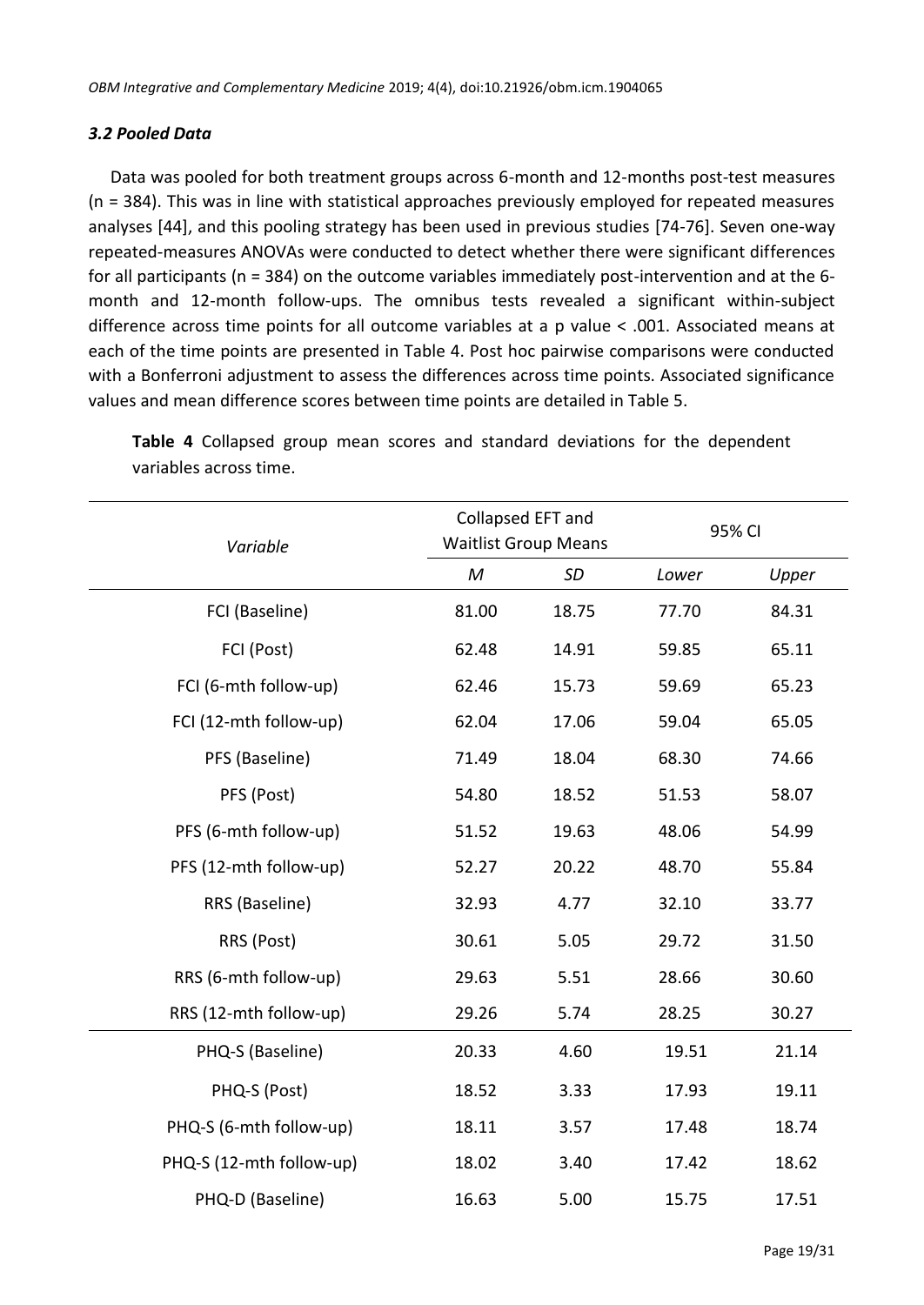| PHQ-D (Post)              | 14.05 | 4.22  | 13.30 | 14.80 |
|---------------------------|-------|-------|-------|-------|
| PHQ-D (6-mth follow-up)   | 14.29 | 4.80  | 13.44 | 15.14 |
| PHQ-D (12-mth follow-up)  | 14.65 | 4.88  | 13.79 | 15.52 |
| PHQ-A (Baseline)          | 14.39 | 2.66  | 13.45 | 15.34 |
| PHQ-A (Post)              | 12.54 | 2.69  | 11.59 | 13.50 |
| PHQ-A (6-mth follow-up)   | 12.45 | 2.51  | 11.56 | 13.34 |
| PHQ-A (12-mth follow-up)  | 11.00 | 2.43  | 10.13 | 11.86 |
| Weight (Baseline)         | 85.81 | 16.95 | 82.73 | 88.90 |
| Weight (Post)             | 84.75 | 17.25 | 81.62 | 87.89 |
| Weight (6-mth follow-up)  | 84.25 | 16.49 | 81.26 | 87.25 |
| Weight (12-mth follow-up) | 83.42 | 15.82 | 80.56 | 86.30 |

*Note*. FCI = Food Craving Inventory. PFS = Power of Food Scale. RRS = Revised Restraint Scale. 95% CI = 95% confidence intervals for the total mean scores (i.e., collapsed across EFT and waitlist).

Patient Health Questionnaire symptomology. Somatic symptom severity decreased significantly (p < .001) from pre-intervention to immediately post-treatment, six months, and 12-months postintervention. There were no significant differences in participants' somatic symptom severity from post-intervention to six or 12-months, respectively, nor between six and 12-months, indicating that somatic scores decreased and remained stable over time. Results suggest a similar pattern for depressive scores, with pre-intervention scores significantly different from immediately, six months, and 12-months post-intervention, and no significant differences between other time points; depressive symptomology reduced and remained consistent over time. Participants' anxiety significantly decreased from pre-intervention to immediately ( $p = .043$ ), six months ( $p$ = .010), and 12 months post-intervention (p < .001). Participants' anxiety scores also reduced from post-intervention to 12 months ( $p = .026$ ) and six months post-intervention to 12 months ( $p$  $= .043$ ).

Eating behaviour inventories. Food craving scores on the FCI significantly decreased (p < .001) from pre-intervention to immediately following treatment, six months, and 12 months ( $p < .001$ ) post-intervention. No significant differences were found between other time points, suggesting participants' reduced food cravings stayed intact following the EFT intervention. Significant reductions for participants' POFS scores were distributed the same as food cravings, with significant decreases from pre-intervention to the three post-test time points ( $p < .001$ ) and nonsignificant differences for all the others. Therefore, participants' subjective feelings of being controlled by food in their environment were reduced and remained following the EFT intervention. Dietary restraint capabilities, as measured by the RRS, decreased significantly from pre-intervention to the other three time points ( $p < .001$ ) and were also significantly reduced from post-intervention to six ( $p = .036$ ) and 12-months ( $p = .002$ ) following the intervention.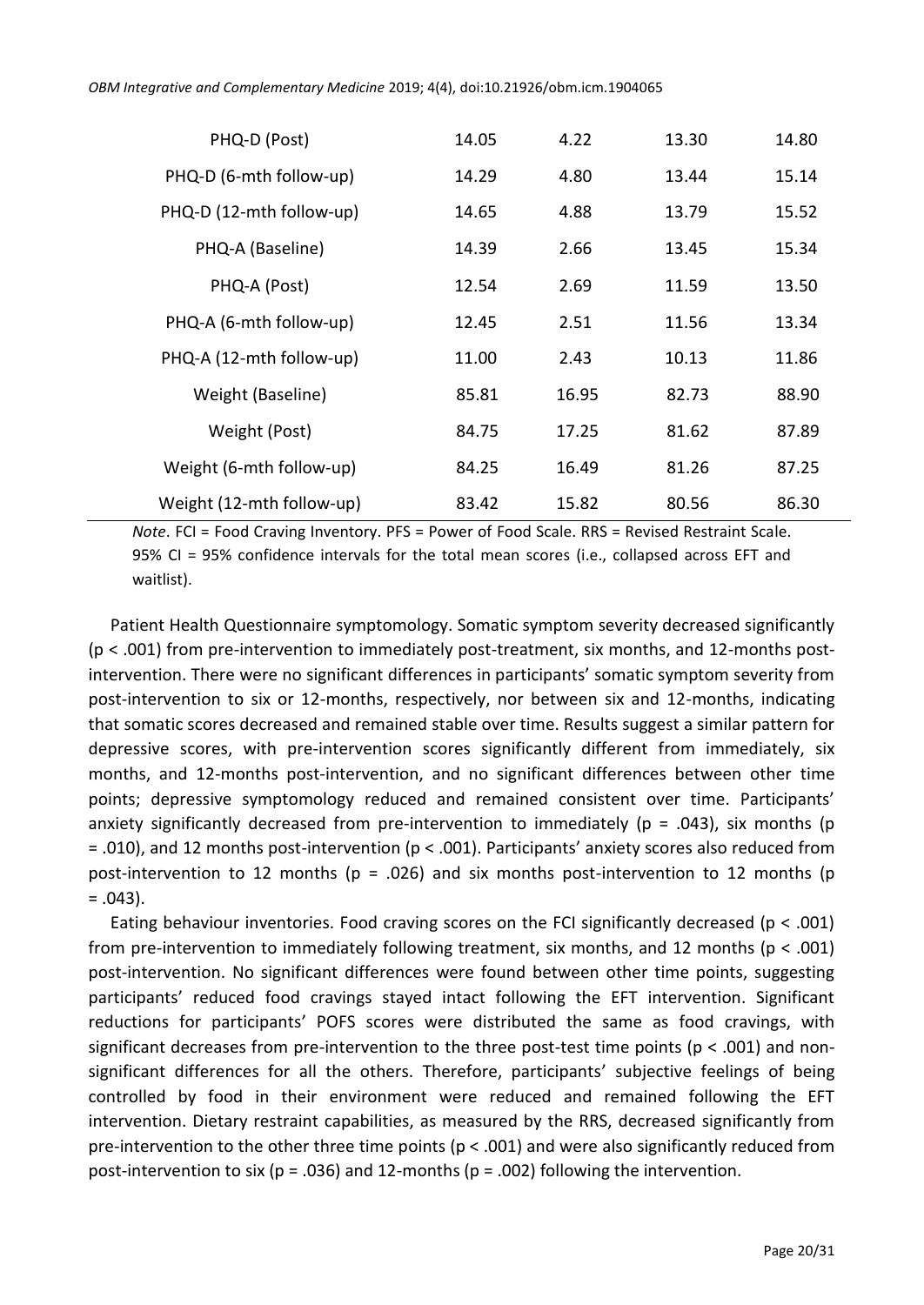Weight. Participants' weight was found to significantly decrease from pre-intervention to immediately (p = .006), 6-months (p = .013), and 12-months post (p = .003). Results suggest that participant weight was reduced immediately following intervention and remained relatively stable over time. Participants reduced their weight by an average of 2.39 kilograms (5.26 pounds), representing a 3.0% reduction from baseline measures.

| Variable + Time Point | MD      | $\boldsymbol{p}$ | Cohen's d |
|-----------------------|---------|------------------|-----------|
| Somatization          |         | $< .001*$        |           |
| $1 \rightarrow 2$     | 2.08    | $< .001*$        | .52       |
| $1 \rightarrow 3$     | 2.22    | $< .001*$        | .56       |
| $1 \rightarrow 4$     | 2.31    | $< .001*$        | .59       |
| $2 \rightarrow 3$     | 0.41    | .879             |           |
| $2 \rightarrow 4$     | 0.50    | .394             |           |
| $3 \rightarrow 4$     | 0.09    | 1.000            |           |
| Depression            |         | $< .001*$        |           |
| $1 \rightarrow 2$     | 2.58    | $< .001*$        | .70       |
| $1 \rightarrow 3$     | 2.34    | $< .001*$        | .51       |
| $1 \rightarrow 4$     | 1.98    | $< .001*$        | .43       |
| $2 \rightarrow 3$     | $-0.24$ | 1.000            |           |
| $2 \rightarrow 4$     | $-0.60$ | .757             |           |
| $3 \rightarrow 4$     | $-0.36$ | 1.000            |           |
| Anxiety               |         | $< .001*$        |           |
| $1 \rightarrow 2$     | 1.85    | $.043*$          | .74       |
| $1 \rightarrow 3$     | 1.94    | $.010*$          | .77       |
| $1 \rightarrow 4$     | 3.39    | $< .001*$        | 1.21      |
| $2 \rightarrow 3$     | 0.09    | 1.000            |           |
| $2 \rightarrow 4$     | 1.54    | $.026*$          | .63       |
| $3 \rightarrow 4$     | 1.45    | $.043*$          | .56       |
| <b>Food Cravings</b>  |         | $< .001*$        |           |
| $1 \rightarrow 2$     | 18.52   | $<.001^{\ast}$   | 1.13      |
| $1 \rightarrow 3$     | 18.54   | $< .001*$        | 1.08      |
| $1 \rightarrow 4$     | 18.96   | $< .001*$        | 1.07      |

**Table 5** Collapsed group mean differences and standard deviations for all measures across time, including 95% confidence.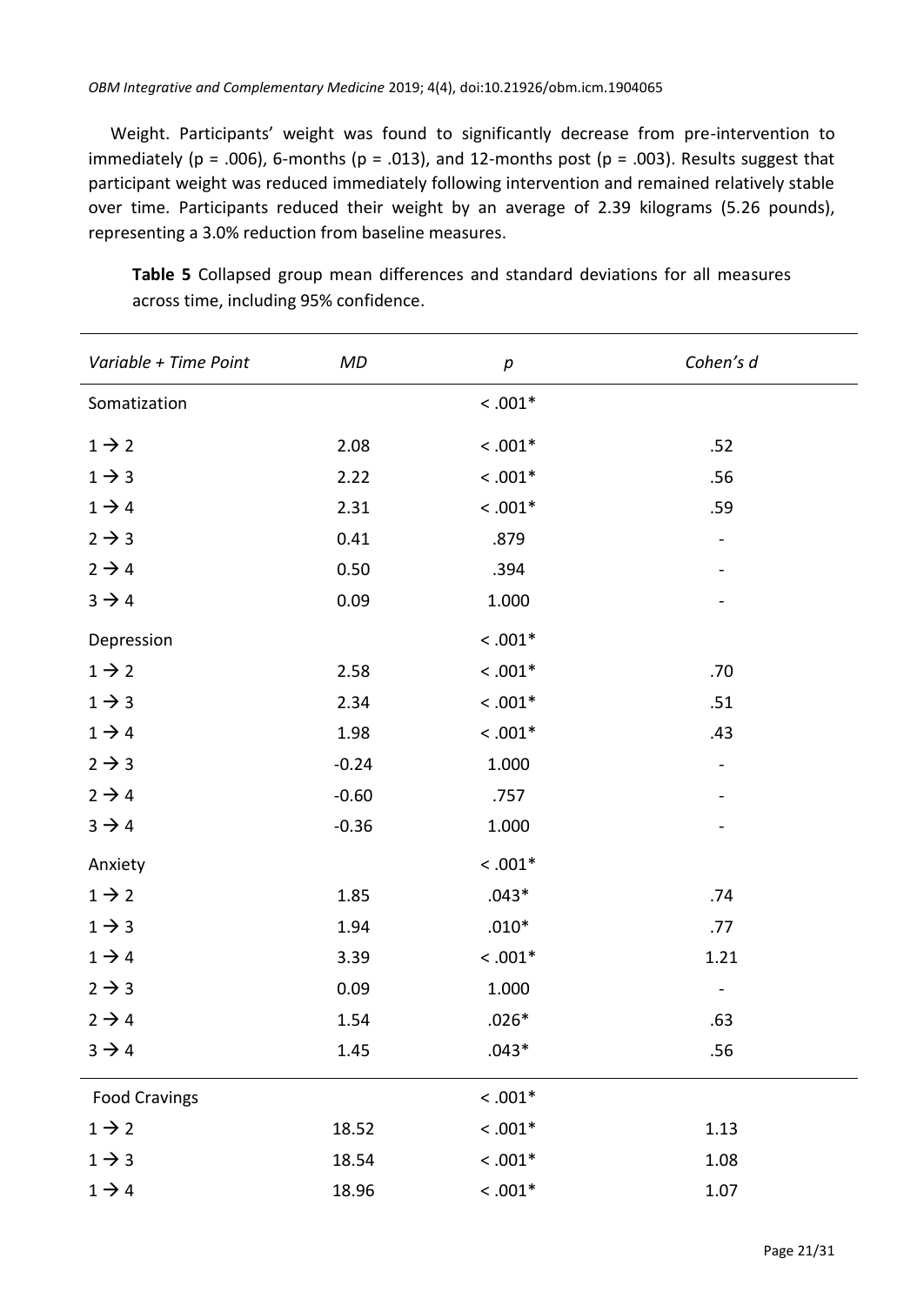| $2 \rightarrow 3$ | 0.02    | 1.000     |      |
|-------------------|---------|-----------|------|
| $2 \rightarrow 4$ | 0.44    | 1.000     |      |
| $3 \rightarrow 4$ | 0.42    | 1.000     |      |
| Power of Food     |         | $< .001*$ |      |
| $1 \rightarrow 2$ | 16.69   | $< .001*$ | .99  |
| $1 \rightarrow 3$ | 19.97   | $< .001*$ | 1.13 |
| $1 \rightarrow 4$ | 19.22   | $< .001*$ | 1.10 |
| $2 \rightarrow 3$ | 3.28    | .165      |      |
| $2 \rightarrow 4$ | 2.53    | .525      |      |
| $3 \rightarrow 4$ | $-0.75$ | 1.000     |      |
| Restraint         |         | $< .001*$ |      |
| $1 \rightarrow 2$ | 2.32    | $< .001*$ | .60  |
| $1 \rightarrow 3$ | 3.30    | $< .001*$ | .74  |
| $1 \rightarrow 4$ | 3.67    | $< .001*$ | .79  |
| $2 \rightarrow 3$ | 0.98    | $.036*$   | .25  |
| $2 \rightarrow 4$ | 1.35    | $.002*$   | .32  |
| $3 \rightarrow 4$ | 0.37    | 1.000     |      |
| Weight (kg)       |         | $< .001*$ |      |
| $1 \rightarrow 2$ | 1.06    | $.006*$   | .31  |
| $1 \rightarrow 3$ | 1.56    | $.013*$   | .33  |
| $1 \rightarrow 4$ | 2.39    | $.003*$   | .36  |
| $2 \rightarrow 3$ | 0.50    | 1.000     |      |
| $2 \rightarrow 4$ | 1.33    | .209      |      |
| $3 \rightarrow 4$ | 0.83    | .523      |      |

*Note*. 1 = pre-intervention, 2 = post-intervention, 3 = six-mth follow-up, 4 = 12-mth follow-up.

 $p$  = significance value  $*$  statistically significant, MD = mean difference.

#### **4. Discussion**

The current study sought to assess the impact of an eight-week online EFT treatment program on psychological symptomology, food cravings, and weight management in overweight and obese individuals using a waitlist control group for comparison. The study also aimed to assess the effectiveness of EFT for treating depressive, anxious, and somatic symptomatology (using both the EFT active treatment and waitlist control group collapsed after they received the EFT intervention leaving no between-group differences at 6- and 12-month follow-up).

Following the EFT eight-week program, participants' weight, post-test measures of psychopathology symptomology, and eating behaviours associated with food overconsumption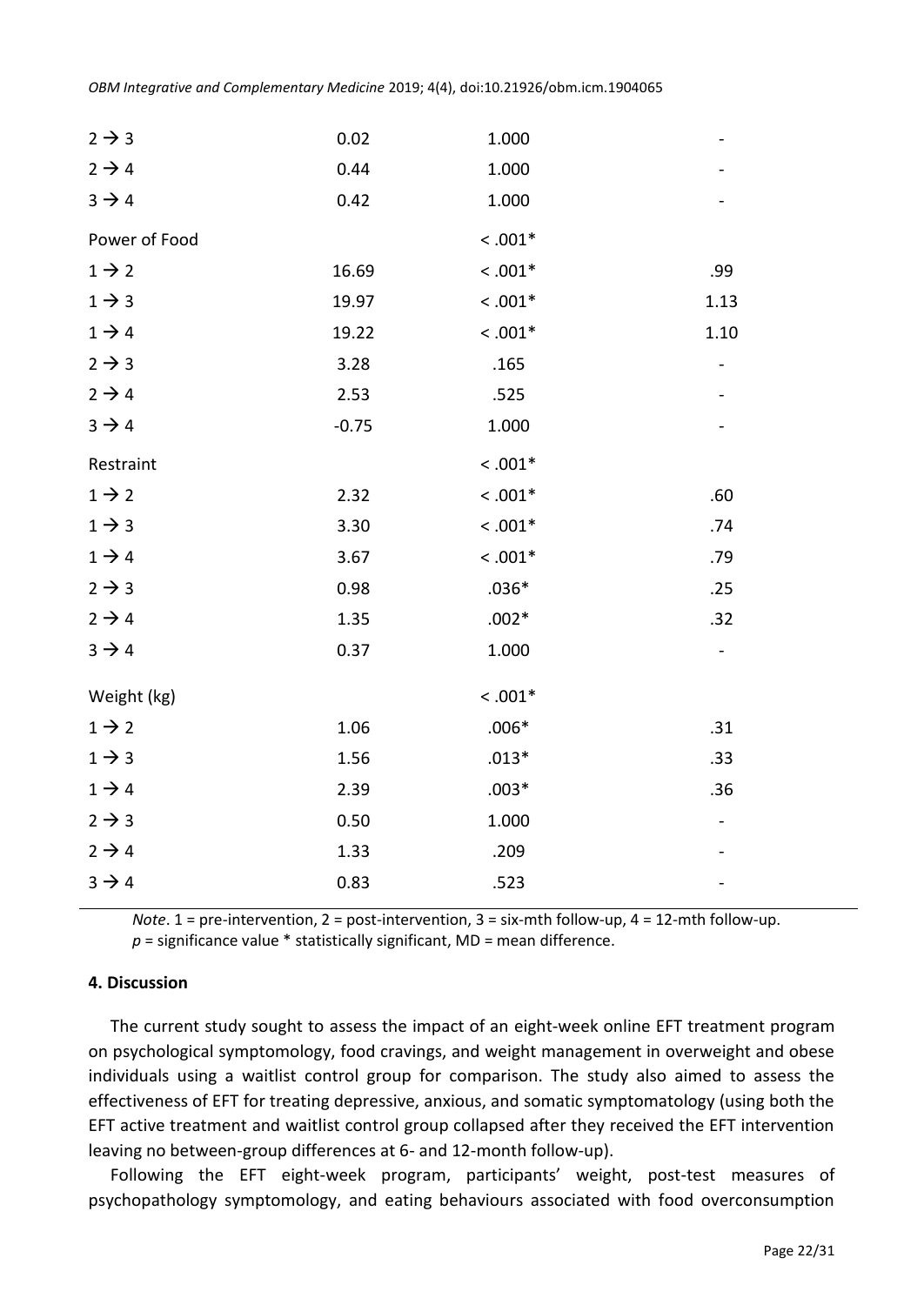had significantly reduced. Furthermore, these reductions were maintained at the 6-month and 12 month follow-ups. Current results support previous research that has suggested EFT as an effective intervention strategy for the treatment of weight and eating issues in overweight/obese adults. Moreover, current findings point to the efficacy of online EFT treatment delivery.

## *4.1 Group Comparisons*

Results indicated EFT delivered in an online format significantly reduced food cravings, dietary restraint, and power of food in participants in the EFT group. No statistically significant differences in these variables from pre- to immediately post-intervention for participants in the waitlist control group were found. The current finding is consistent with previous research on the effect of in-person EFT intervention on food-related issues [\[43,](#page-27-13)[44](#page-28-0)[,73\]](#page-29-13) in which overall reductions in food cravings were found at post-intervention and maintained in the ensuing year. Additionally, these findings demonstrate the efficacy of online delivery of EFT for food cravings, which suggests that well-structured online programs following clinical guidelines, may be associated with similar positive effects as attending in-person therapy.

Participants also experienced significant decreases in the severity of somatic, anxiety, and depression symptoms immediately following the EFT program compared to the waitlist control group, who displayed no significant differences in psychological symptoms. This current finding is consistent with previous research on the efficacy of EFT for reducing a variety of psychological and physiological symptoms such as anxiety [37, 38], depression [\[73\]](#page-29-13), pain [\[36](#page-27-7)[,37\]](#page-27-8), and headaches [\[30\]](#page-27-14).

Participants in the EFT group exhibited significant decreases in weight immediately following the treatment program compared to the initial non-significant differences after eight-weeks for the waitlist control group. Whereas other studies reported no significant reductions in weight at immediately post-intervention [\[44,](#page-28-0) [73\]](#page-29-13), the results from the current study suggested the efficacy of online EFT in assisting immediate weight reduction. The effect sizes, however, were small for weight at post-intervention ( $d = .019$ ), which is likely a result of the short eight-week time frame between measurements. While the EFT treatment group achieved an average weight reduction of one kilogram between pre- and immediate post-test measures without dietary or physical exercise guidance, improvements in restrained eating patterns following the EFT intervention and the adoption of more adaptive eating habits by participants may have influenced this result. In addition to the reduction of caloric intake, it is possible that increased levels of physical activity may have resulted in greater weight loss across the trial. Module five of the eight-week EFT program addresses the use of EFT to increase motivation to exercise. However, in the current study activity levels were not assessed and this is a limitation. Measures of physical activity levels, in addition to caloric intake, would help inform understanding the aspects of weight loss management that may be enhanced through EFT treatment. In sum, online provision of EFT was found to have clinical utility in food cravings, psychological symptomology, and weight loss in overweight and obese individuals compared to a waitlist control group.

# *4.2 Efficacy Over Time*

Results supported the hypothesis that treatment gains observed on outcome variables immediately post EFT intervention would be maintained at the six and 12-month follow-up time points. Twelve-month follow-up measures indicated significant improvements in psychological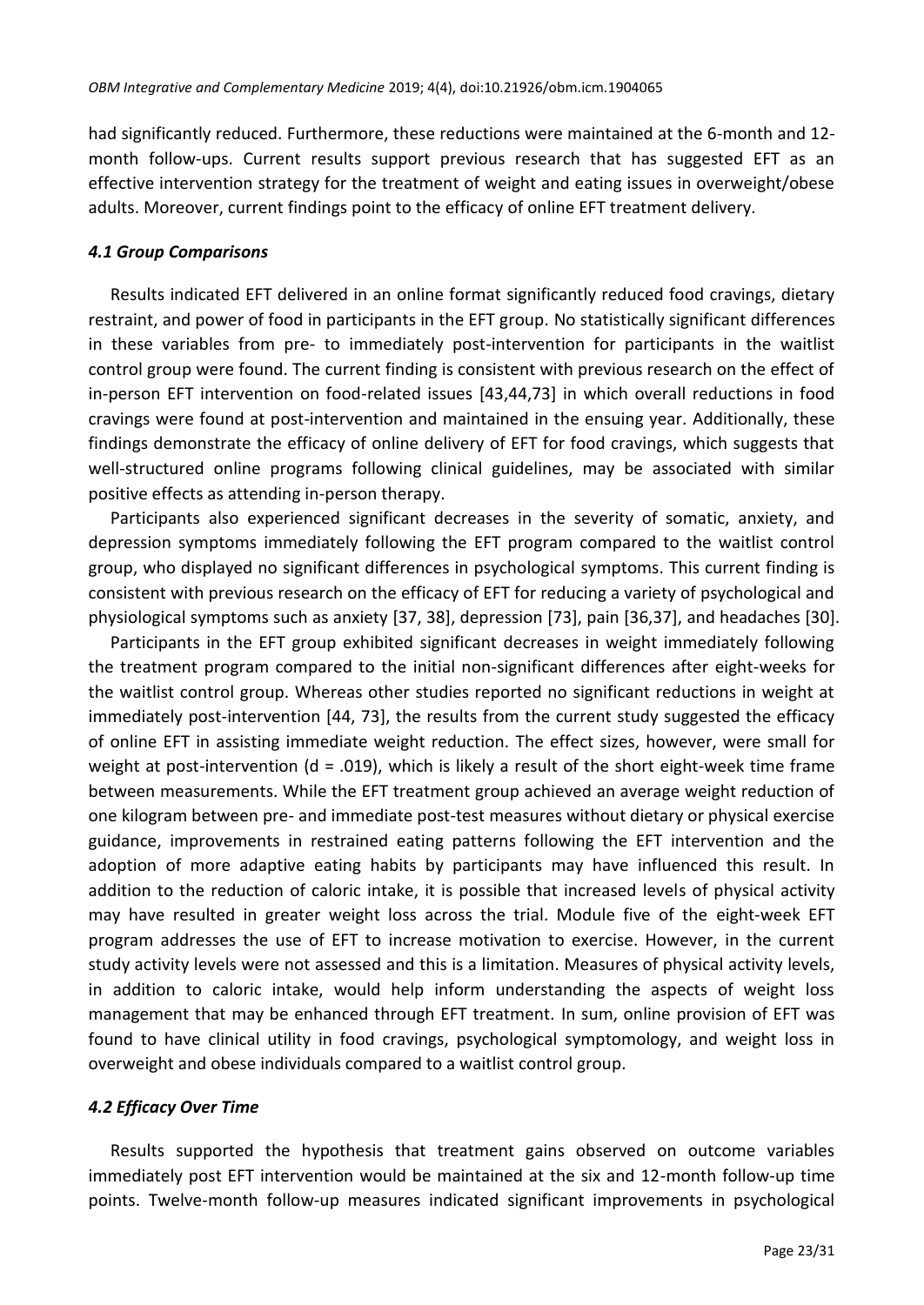distress symptoms (i.e., anxiety and depression), as well as over-eating behaviour symptoms, such as preoccupation with food and overconsumption of unhealthy foods, following the eight-week EFT intervention. Food cravings, power of food, and weight measures did not indicate further improvements from immediately post-intervention to the two follow-up time points. It is possible participants in the current study did not experience food cravings for previously desired foods following their treatment. Accordingly, participants no longer needed to engage in tapping to reduce the cravings, which would help explain the non-significant results overtime. While participants were advised to continue using EFT if needed, a survey indicated only 20% of the total sample did continue to use the technique. Although the eight-week duration of the EFT intervention in the current study was in line with prior trials (e.g., [\[44\]](#page-28-0)), future research designs could assess whether a longer program duration would produce similar effects.

The sustained improvements in measured outcomes following EFT treatment are consistent with previous research on the long-term effect of EFT on food cravings and weight management [\[20,](#page-26-12)[44\]](#page-28-0) and psychological conditions, such as depression, PTSD, and anxiety [\[37,](#page-27-8) [55,](#page-28-10) [73\]](#page-29-13). Notwithstanding the smaller reductions in weight post-12-month compared with prior research [\[43,](#page-27-13) [73\]](#page-29-13), current 12-month measures still indicated that EFT was able to result in significant changes without continued therapeutic application. Overall, present results support the notion that the changes that occurred within the eight-week program were sufficient to influence and maintain weight reduction.

In terms of dietary restraint, results suggested that EFT continued to influence restraint capabilities at the six and 12-month follow-up. The literature suggests that individuals who adopt more adaptive coping strategies no longer engage in repeated cycles of dieting and overeating [\[78\]](#page-29-14). Increases in restraint are also consistent with the observed reductions in food cravings and reductions in the impact of living in a food-abundant environment. Future studies could look to assess coping styles, in addition to measures of restrained eating and weight loss management, which may help provide additional clinical insight into the impact of EFT intervention.

In terms of weight loss maintenance, 78% of participants joined the Facebook support group that was made available for the duration of the trial. As noted previously by Groesbeck et al. [\[32\]](#page-27-3) in evaluating a brief group-based intervention, the effects observed in the current study may be attributed to non-specific variables such as the supportive nature of the Facebook group or the sympathetic attention provided by the group members. Therefore, the provision of an online community communication vehicle should inform future experimental design.

#### *4.3 Limitations and Implications for Further Research*

The present study had several limitations that could be addressed in future research. Although the active treatment condition was compared to a waitlist control group, there was no active intervention comparison group. EFT intervention has been compared to CBT for food cravings delivered in-person at a group scale, which revealed comparable findings for EFT and CBT in the reduction of food cravings, power of food, and dietary restraint [\[44\]](#page-28-0). Future studies could compare the efficacy of online delivery of EFT for food cravings with a gold-standard therapeutic intervention (e.g., online delivery of CBT) and in-person EFT treatment designs. Such designs should also attempt to control for participant expectancy effects and other non-specific effects of any treatment [\[31](#page-27-15)[,79\]](#page-29-15).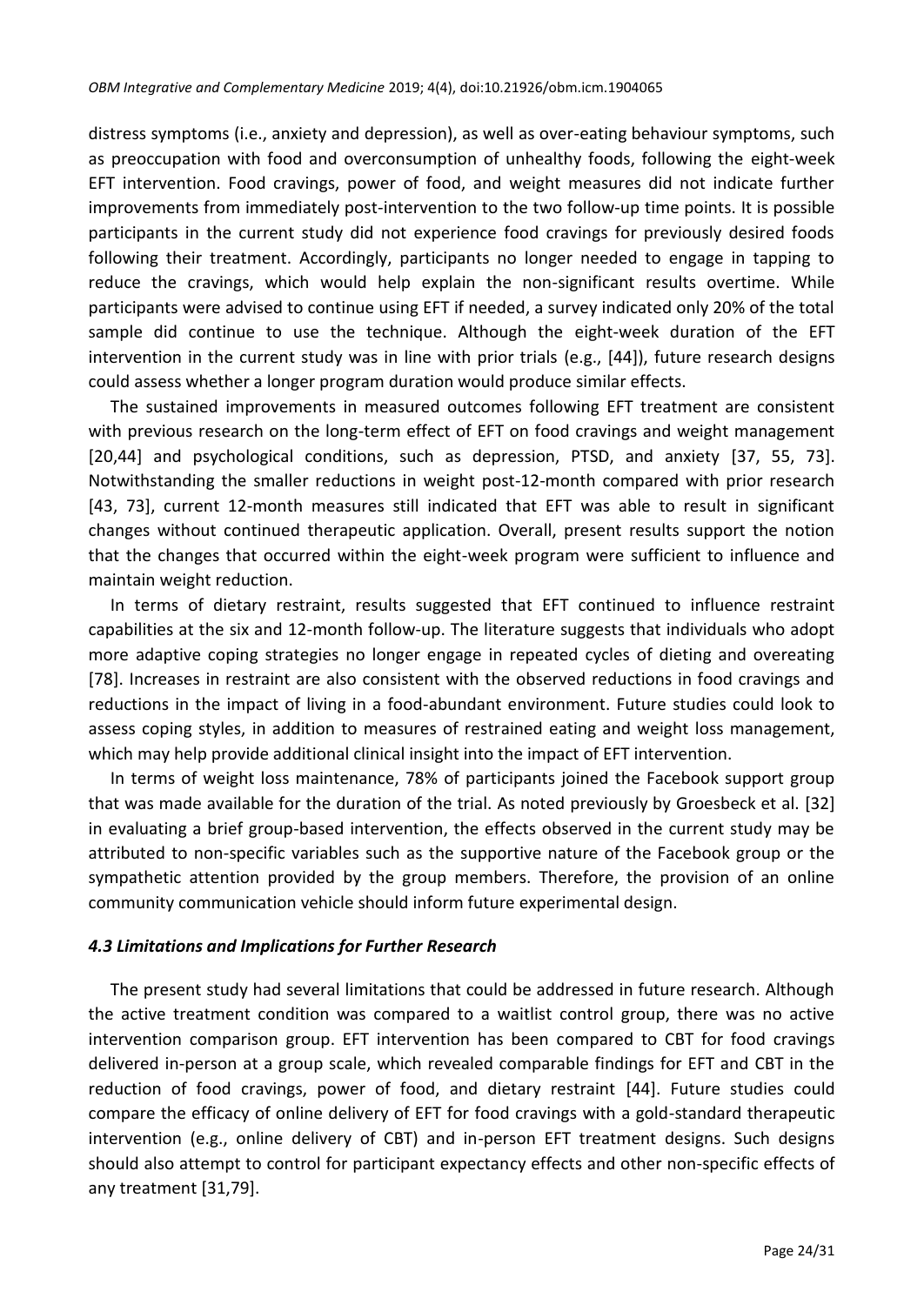There was some attrition in the study during follow-up periods although multiple attempts were made to contact participants. While intention to treat analysis was considered, the end-point data often differs markedly among noncompliant, dropouts, and compliant subjects. This can then make interpretation difficult if a large proportion of participants cross over to opposite treatment arms. Thus the data was analysed as it was, but future studies need to consider retention and follow-up when delivering online trials and consider offering incentives.

Significantly more women than males participated in the study, represented by a ratio of 9:1. Consequently, present results of the effects of online EFT intervention on food cravings cannot be generalized to the adult male population. Although the gender disparity in the current sample aligns with prior research that has found women more likely to experience food cravings than obese males [\[80](#page-30-0)[,81\]](#page-30-1), and develop mood and anxiety disorders throughout the lifespan [\[82,](#page-30-2)[83\]](#page-30-3), a more gender-balanced sample should be sought for future research. Finally, in the current study, the age of participants (women) was predominantly between 41 to 60 years. This has also occurred in other EFT trials (e.g., [\[44](#page-28-0)[,84\]](#page-30-4)) and might be a function of the self-selection process and the novelty of EFT as a technique particularly when prior weight-loss efforts have been unsuccessful. Therefore, future studies may look to examine the impact of EFT on younger adult samples. Finally, the study lacked an objective BMI assessment as only subjective weight/BMI was reported, and future research may also benefit from measuring binge eating behaviour and consumption of craved foods, in order to investigate the mechanisms of EFT on these aspects.

Notwithstanding the limitations, the current study has provided preliminary evidence for the utility of online EFT as an adjunct tool to help address the worldwide obesity epidemic. It is suggested that future research validate the efficacy of EFT in the treatment of food cravings and weight management by conducting replication studies as well as longitudinal follow-up studies. Future research is also urged to investigate how an online EFT program can be made accessible to people worldwide and how EFT can be included in the existing treatment and management of weight gain and obesity.

# **5. Conclusions**

The current study represented the first RCT designed to assess the effectiveness of online delivery of EFT intervention on psychological symptomatology, food cravings, and weight-loss management. Results have made a substantial contribution to the current state of knowledge of EFT intervention, providing preliminary support for the suitability of EFT for the management of food cravings, and associated weight-loss, when delivered in an online format. The existing research indicating that stimulating selected acupoints sends deactivating signals to the amygdala, which then results in decreased activity, including in brain areas associated with fear and anxiety appear to also be a mechanism in the reduction of cravings. The stimulation of acupoints in the current study simultaneously decreased anxious and emotional responses, and in addition intensity of cravings. Follow-up data indicated that the effects were maintained for 12-months, which suggests long-term treatment effects as well as the possibility of considerable lifestyle change. As obesity has high comorbidity with a range of psychological issues including stress, anxiety, and depression, it is crucial that ongoing attention is provided to strategies that increase the likelihood of successful long-term weight loss, and delivery in an online format may be beneficial.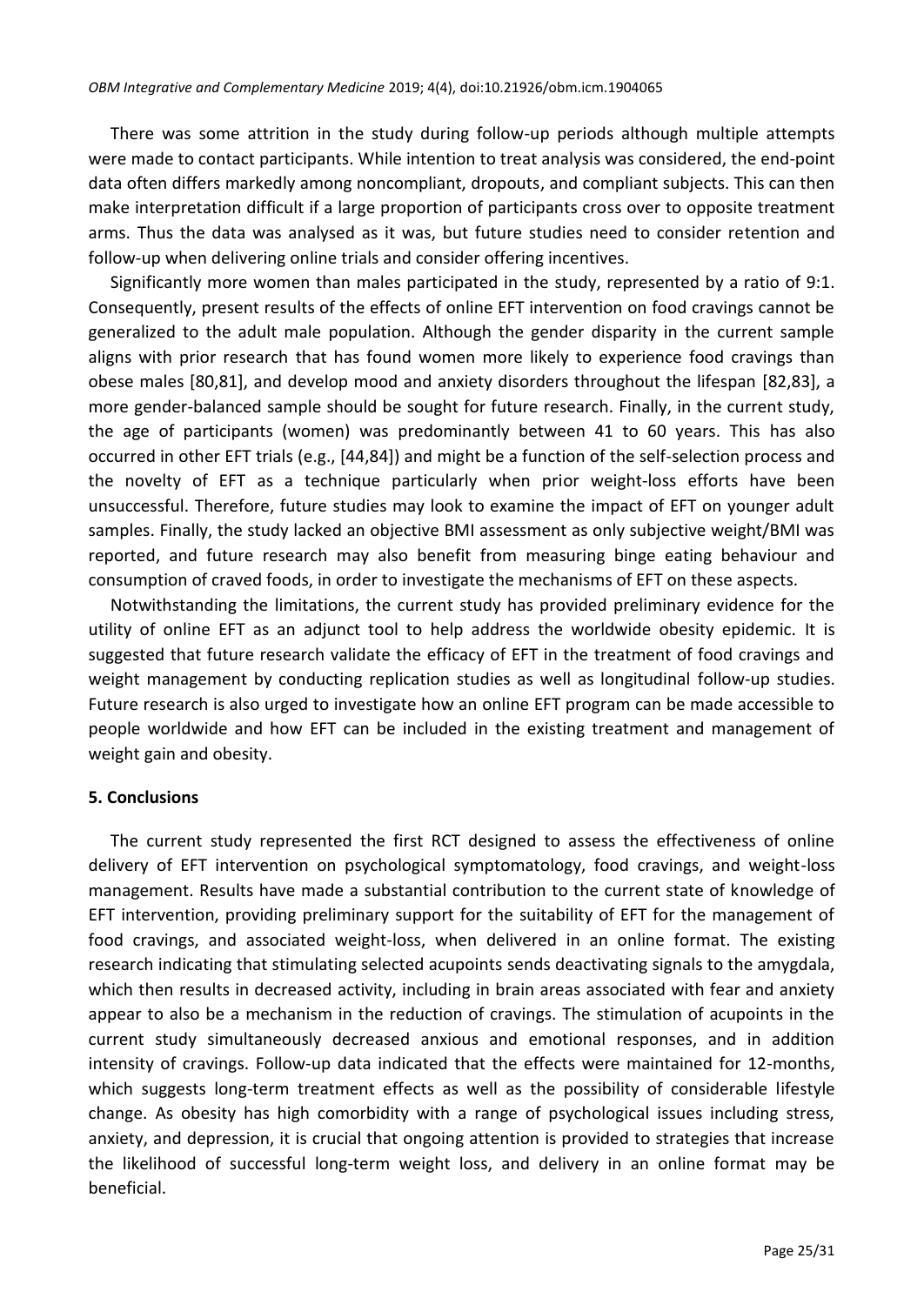## **Acknowledgments**

None

## **Author Contributions**

Peta Stapleton conceived and designed the experiment, provided videos for the trial online delivery, was available in the online group for participant support, oversaw data collection and analysis and staff supervision, and manuscript drafting and completion.

Trude Roos assisted with survey follow-up after the trial, acquired and analysed data, and drafted the original manuscript.

Glenn Mackintosh assisted with experiment design and online delivery and was available in the online group for participant support.

Emma Sparenburg assisted with online delivery of the trial including design and layout and all follow-up of survey data.

Brett Carter assisted with drafting the original manuscript and data analysis.

Debbie Sabot assisted with the final manuscript completion and editing.

## **Funding**

None

# **Competing Interests**

The first and third authors may derive income from keynote speeches and trainings related to the topic explored, because of their relevant expertise. There are no other conflicts that exist.

# **References**

- <span id="page-25-0"></span>1. Kelly T, Yang W, Chen C, Reynolds K, He J. Global burden of obesity in 2005 and projections to 2030. Inter J of Obes. 2008; 32: 1431-1437.
- <span id="page-25-1"></span>2. Hurt RT, Kulisek C, Buchanan LA, McClave SA. The obesity epidemic: Challenges, health initiatives, and implications for gastroenterologists. Gastroen Hepat. 2010; 6: 780-792.
- <span id="page-25-2"></span>3. Naja F, Hwalla N, Itani L, Karam S, Mehio Sibai A, Nasreddine L. A Western dietary pattern is associated with overweight and obesity in a national sample of Lebanese adolescents (13–19 years): a cross-sectional study. Brit J of Nutrit. 2015; 114: 1909-1919.
- <span id="page-25-3"></span>4. Zhang YX, Wang ZX, Zhao JS, Chu ZH. Prevalence of overweight and obesity among children and adolescents in Shandong, China: urban–rural disparity. J Trop Pediatr. 2016; 62: 293-300.
- <span id="page-25-4"></span>5. Anderson LM, Quinn TA, Glanz K, Ramirez G, Kahwati LC, Johnson DB, et al. The effectiveness of worksite nutrition and physical activity interventions for controlling employee overweight and obesity: A systematic review. Am J Prev Med. 2009; 37: 340-357.
- <span id="page-25-5"></span>6. Plotnikoff RC, Costigan SA, Williams RL, Hutchesson MJ, Kennedy SG, Robards SL, et al. Effectiveness of interventions targeting physical activity, nutrition and healthy weight for university and college students: A systematic review and meta-analysis. Int J Behav Nutr Phys Act. 2015; 12: 45.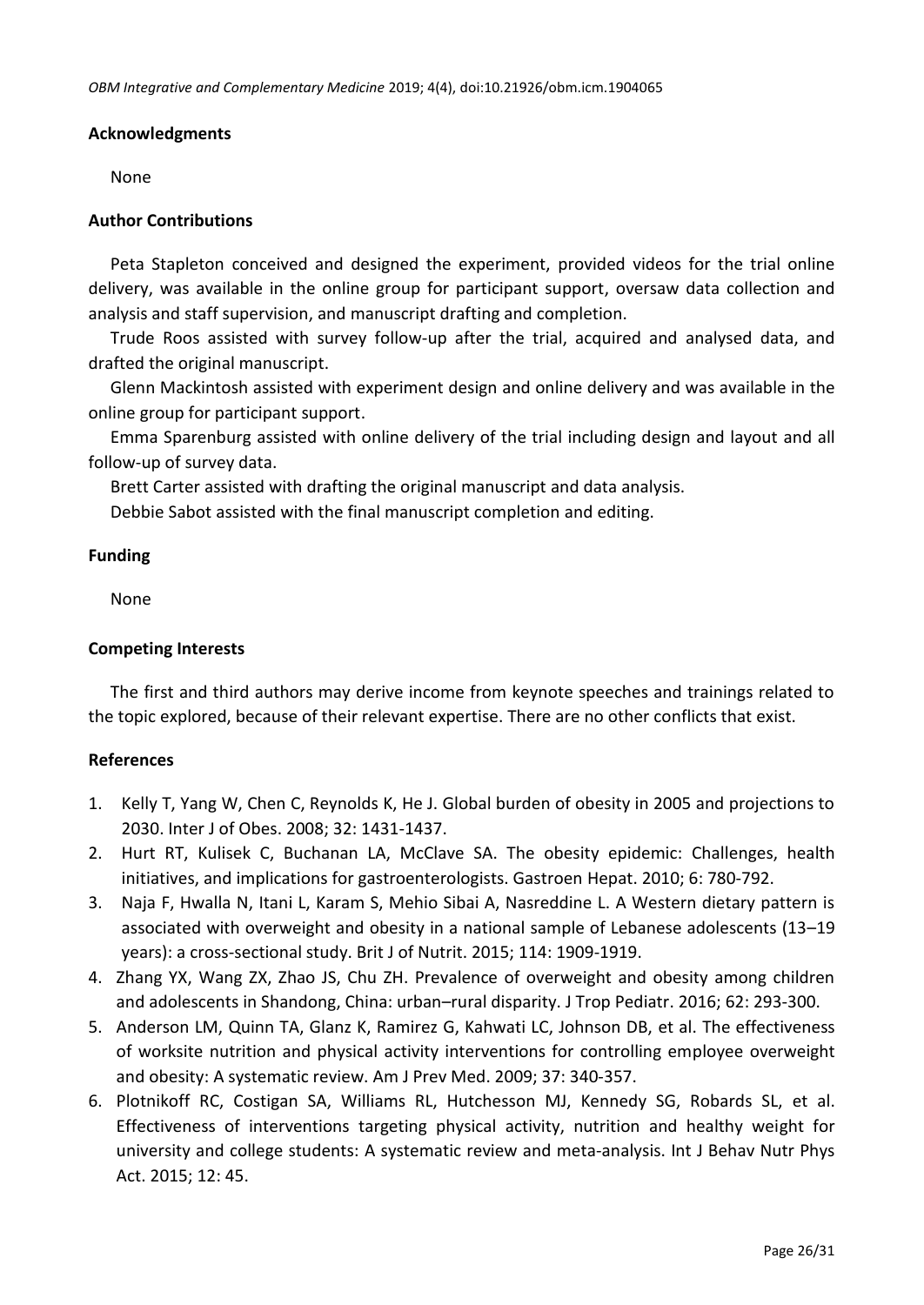- <span id="page-26-0"></span>7. Centers for Disease Control and Prevention. Adult obesity causes and consequences. 2009. Available from:<https://www.cdc.gov/obesity/adult/causes.htm>
- <span id="page-26-1"></span>8. Sojcher R, Gould Fogerite S, Perlman A. Evidence and potential mechanisms for mindfulness practices and energy psychology for obesity and binge-eating disorder. Explore. 2012; 8: 271- 276.
- <span id="page-26-2"></span>9. Greenberg I, Perna F, Kaplan M, Sullivan MA. Behavioral and psychological factors in the assessment and treatment of obesity surgery patients. Obes Res. 2005; 13: 244-249.
- <span id="page-26-3"></span>10. Luppino FS, de Wit LM, Bouvy PF, Stijnen T, Cuijpers P, Penninx BW, et al. Overweight, obesity, and depression: A systematic review and meta-analysis of longitudinal studies. Arch Gen Psychiatry. 2010; 67: 220-229.
- <span id="page-26-4"></span>11. Weingarten HP, Elston D. The phenomenology of food cravings. Appetite. 1990; 15: 231-246.
- <span id="page-26-5"></span>12. Hofmann W, van Koningsbruggen GM, Stroebe W, Ramanathan S, Aarts H. As pleasure unfolds: Hedonic responses to tempting food. Psychol Sci. 2017; 2: 1863–1870.
- <span id="page-26-6"></span>13. Boswell RG, Kober H. Food cue reactivity and craving predict eating and weight gain: A meta‐ analytic review. Obes Rev. 2016; 17: 159-177.
- <span id="page-26-10"></span>14. Jakubowicz D, Froy O, Wainstein J, Boaz M. Meal timing and composition influence ghrelin levels, appetite scores and weight loss maintenance in overweight and obese adults. Steroids. 2012; 77: 323-331.
- 15. Levinson C, C Brosof L. Cultural and ethnic differences in eating disorders and disordered eating behaviors. Curr Psychiat Rev. 2016; 12: 163-174.
- <span id="page-26-7"></span>16. Moreno S, Rodríguez S, Fernandez MC, Tamez J, Cepeda-Benito A. Clinical validation of the trait and state versions of the Food Craving Questionnaire. Assess. 2008; 15: 375-387.
- <span id="page-26-8"></span>17. McLean RC, Morrison DS, Shearer R, Boyle S, Logue J. Attrition and weight loss outcomes for patients with complex obesity, anxiety and depression attending a weight management programme with targeted psychological treatment. Clin Obes. 2016; 6: 133-142.
- <span id="page-26-9"></span>18. Mann T, Tomiyama AJ, Westling E, Lew AM, Samuels B, Chatman J. Medicare's search for effective obesity treatments: Diets are not the answer. Amer Psychol. 2007; 62: 220-235.
- <span id="page-26-11"></span>19. Massey A, Hill AJ. Dieting and food craving. A descriptive, quasi-prospective study. Appetite. 2012; 58: 781-785.
- <span id="page-26-12"></span>20. Stapleton P, Sheldon T, Porter B. Clinical benefits of Emotional Freedom Techniques on food cravings at 12-months follow-up: A randomized controlled trial. Ener Psychol J. 2012; 4: 13-24.
- <span id="page-26-13"></span>21. Craig G, Fowlie A. Emotional freedom techniques. Self-published manual. The Sea Ranch. 1995.
- <span id="page-26-14"></span>22. Church D. Clinical EFT as an evidence-based practice for the treatment of psychological and physiological conditions. Psychol. 2013; 4: 645-654.
- <span id="page-26-15"></span>23. Wolpe J. The practice of behavior therapy. 2nd ed. Elmsford, New York: Pergamon Press; 1973.
- <span id="page-26-16"></span>24. Fang J, Jin Z, Wang Y, Li K, Kong J, Nixon EE, et al. The salient characteristics of the central effects of acupuncture needling: limbic‐paralimbic‐neocortical network modulation. Hum Brain Map. 2009; 30: 1196-1206.
- 25. Hui KK, Liu J, Marina O, Napadow V, Haselgrove C, Kwong KK, et al. The integrated response of the human cerebro-cerebellar and limbic systems to acupuncture stimulation at ST 36 as evidenced by fMRI. Neuroim. 2005; 27: 479-496.
- <span id="page-26-17"></span>26. Napadow V, Dhond RP, Kim J, LaCount L, Vangel M, Harris RE, et al. Brain encoding of acupuncture sensation—coupling on-line rating with fMRI. Neuroim. 2009; 47: 1055-1065.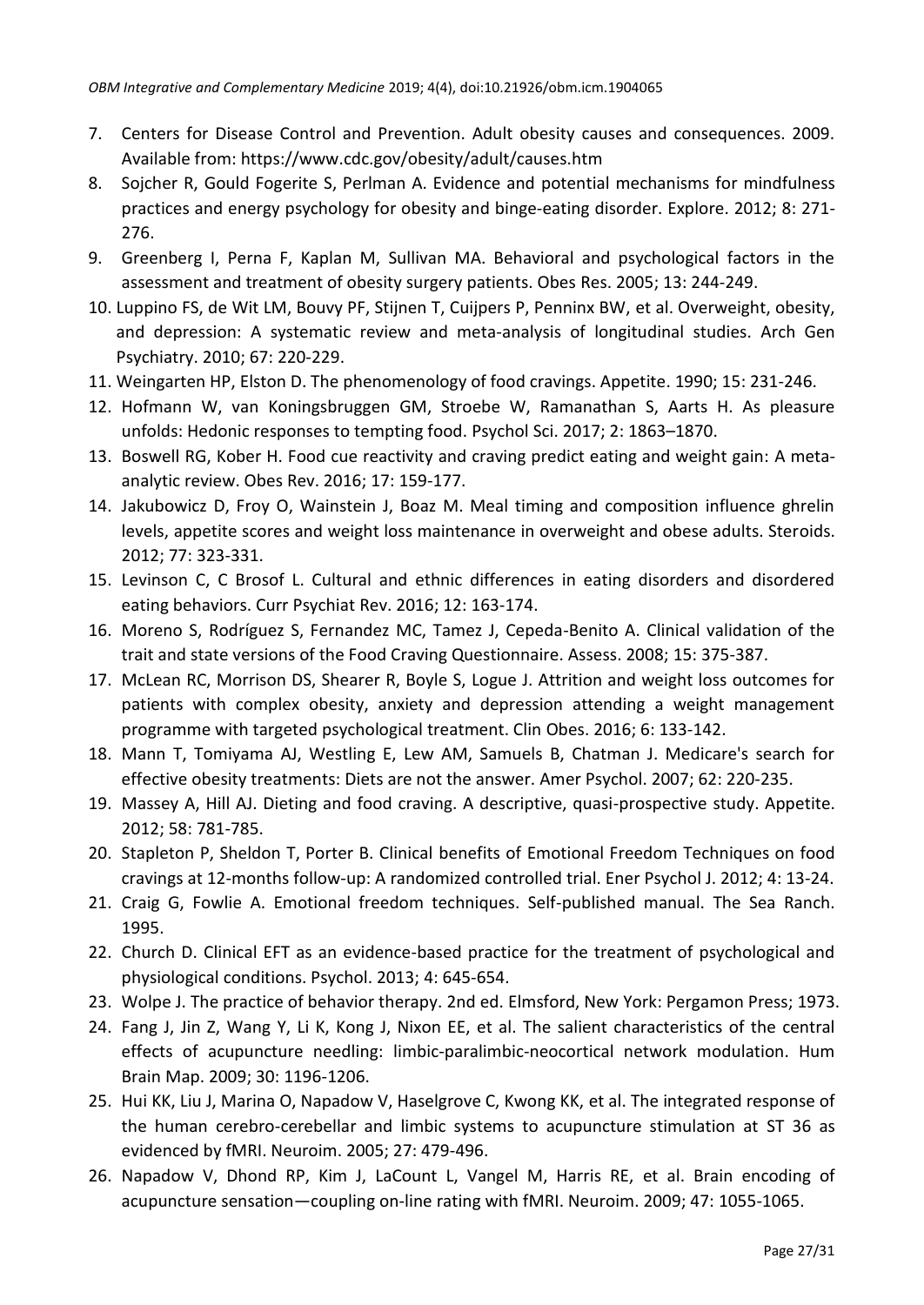- <span id="page-27-0"></span>27. Cherkin DC, Sherman KJ, Avins AL, Erro JH, Ichikawa L, Barlow WE, et al. A randomized trial comparing acupuncture, simulated acupuncture, and usual care for chronic low back pain. Arch Intern Med. 2009; 169: 858-866.
- <span id="page-27-1"></span>28. Feinstein D. Rapid treatment of PTSD: Why psychological exposure with acupoint tapping may be effective. Psychotherapy. 2010; 47: 385-411.
- <span id="page-27-2"></span>29. Bach D, Groesbeck G, Stapleton P, Sims R, Blickheuser K, Church D. Clinical EFT (Emotional Freedom Techniques) improves multiple physiological markers of health. J Evid Based Integr Med. 2019; 24: 2515690X18823691.
- <span id="page-27-14"></span>30. Bougea AM, Spandideas N, Alexopoulos EC, Thomaides T, Chrousos GP, Darviri C. Effect of the emotional freedom technique on perceived stress, quality of life, and cortisol salivary levels in tension-type headache sufferers: A randomized controlled trial. Explore. 2013; 9: 91-99.
- <span id="page-27-15"></span>31. Church D, Yount G, Brooks AJ. The effect of emotional freedom techniques on stress biochemistry: A randomized controlled trial. J Nerv Ment Dis. 2012; 200: 891-896.
- <span id="page-27-3"></span>32. Groesbeck G, Bach D, Stapleton P, Blickheuser K, Church D, Sims R. The interrelated physiological and psychological effects of EcoMeditation. J Evid Based Integr Med. 2018; 23: 2515690X18759626.
- <span id="page-27-4"></span>33. Church D, Yount G, Rachlin K, Fox L, Nelms J. Epigenetic effects of PTSD remediation in veterans using clinical emotional freedom techniques: A randomized controlled pilot study. Am J Health Promot. 2018; 32: 112-122.
- <span id="page-27-5"></span>34. Maharaj ME. Differential gene expression after emotional freedom techniques (EFT) treatment: A novel pilot protocol for salivary mRNA assessment. Ener Psychol Theory Res Treat. 2016; 8: 17-32.
- <span id="page-27-6"></span>35. Church D, Feinstein D, Palmer-Hoffman J, Stein PK, Tranguch A. Empirically supported psychological treatments: The challenge of evaluating clinical innovations. J Nerv Ment Dis. 2014; 202: 699-709.
- <span id="page-27-7"></span>36. Church D. Clinical EFT as an evidence-based practice for the treatment of psychological and physiological conditions. Psychol. 2013; 4: 645-654.
- <span id="page-27-8"></span>37. Church D, Brooks AJ. The effect of a brief EFT (emotional freedom Ttechniques) selfintervention on anxiety, depression, pain and cravings in healthcare workers. Integrat Med. 2010; 9: 40-44.
- <span id="page-27-9"></span>38. Salas MM, Brooks AJ, Rowe JE. The immediate effect of a brief energy psychology intervention (emotional freedom techniques) on specific phobias: A pilot study. Explore. 2011; 7: 155-161.
- <span id="page-27-10"></span>39. Wells S, Polglase K, Andrews HB, Carrington P, Baker AH. Evaluation of a meridian‐based intervention, emotional freedom techniques (EFT), for reducing specific phobias of small animals. J Clin Psychol. 2003; 59: 943-966.
- <span id="page-27-11"></span>40. Clond M. Emotional freedom techniques for anxiety: A systematic review with meta-analysis. J Nerv Ment Dis. 2016; 204: 388-395.
- 41. Nelms JA, Castel L. A systematic review and meta-analysis of randomized and nonrandomized trials of clinical emotional freedom techniques (EFT) for the treatment of depression. Explorre. 2016; 12: 416-426.
- <span id="page-27-12"></span>42. Sebastian B, Nelms J. The effectiveness of emotional freedom techniques in the treatment of posttraumatic stress disorder: A meta-analysis. Explore. 2017; 13: 16-25.
- <span id="page-27-13"></span>43. Stapleton P, Sheldon T, Porter B, Whitty J. A randomised clinical trial of a meridian-based intervention for food cravings with six-month follow-up. Behav Chang. 2011; 28: 1-6.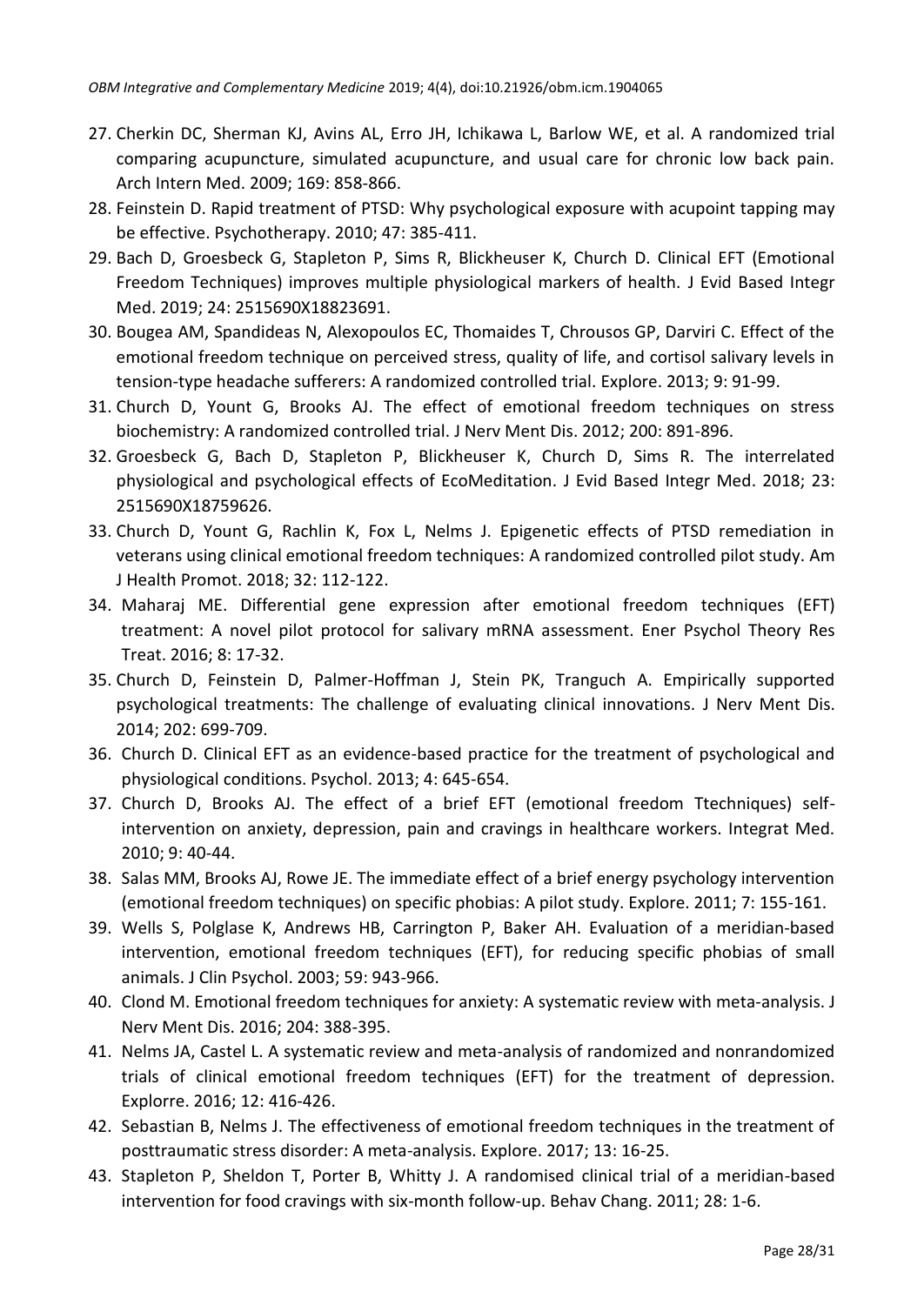- <span id="page-28-0"></span>44. Stapleton P, Bannatyne AJ, Urzi KC, Porter B, Sheldon T. Food for thought: A randomised controlled trial of emotional freedom techniques and cognitive behavioural therapy in the treatment of food cravings. Appl Psychol Health Well Being. 2016; 8: 232-257.
- <span id="page-28-1"></span>45. Church D, Stapleton P, Sheppard L, Carter B. Naturally thin you: Weight loss and psychological symptoms after a six-week online clinical EFT (emotional freedom techniques) course. Explore. 2018; 14: 131-136.
- <span id="page-28-2"></span>46. Stapleton P, Buchan C, Mitchell I, McGrath Y, Gorton P, Carter B. An initial investigation of neural changes in overweight adults with food cravings after emotional freedom techniques. OBM Integr Complement Med. 2019; 4: 1-4.
- <span id="page-28-3"></span>47. Feinstein D. Energy psychology: Efficacy, speed, mechanisms. Explore. 2018. doi:10.1016/j.explore.2018.11.003
- <span id="page-28-4"></span>48. Australian Psychological Society. Evidence-based psychological interventions in the treatment of mental disorders: A literature review. 3rd ed. Victoria, Australia; 2018.
- <span id="page-28-5"></span>49. Griffiths KM, Farrer L, Christensen H. The efficacy of internet interventions for depression and anxiety disorders: A review of randomised controlled trials. Med J Aust. 2010; 192: S4-S11.
- 50. Lintvedt OK, Griffiths KM, Sørensen K, Østvik AR, Wang CE, Eisemann M, Waterloo K. Evaluating the effectiveness and efficacy of unguided internet‐based self‐help intervention for the prevention of depression: A randomized controlled trial. Clin Psychol Psychother. 2013 ; 20: 10-27.
- <span id="page-28-6"></span>51. Sander L, Rausch L, Baumeister H. Effectiveness of internet-based interventions for the prevention of mental disorders: A systematic review and meta-analysis. JMIR Ment Health. 2016; 3: e38. doi:10.2196/mental.6061
- <span id="page-28-7"></span>52. Barak A, Hen L, Boniel-Nissim M, Shapira NA. A comprehensive review and a meta-analysis of the effectiveness of internet-based psychotherapeutic interventions. J Tech Hum Serv. 2008; 26: 109-160.
- <span id="page-28-8"></span>53. Weiten W, Dunn DS, Hammer EY. Psychology applied to modern life: Adjustment in the 21st century. Cengage Learning; 2014.
- <span id="page-28-9"></span>54. Kalla M. Supporting chronic disease healthcare through remote emotional freedom techniques (EFT) treatment and self-care: An evaluation using the WHO determinants of health. Ener Psychol Theor Res Meth. 2016; 8: 55-66.
- <span id="page-28-10"></span>55. Brattberg G. Self-administered EFT (emotional freedom techniques) in individuals with fibromyalgia: A randomized trial. Integr Med. 2008; 7: 30-35.
- <span id="page-28-11"></span>56. Church D, Wilde N. Emotional eating and weight loss following Skinny Genes, a six week online program. Presented at the annual conference of the Association for Comprehensive Energy Psychology (ACEP): Reston, VA; 2013.
- <span id="page-28-12"></span>57. Advantages S. Symptom Assessment-45 Questionnaire (SA-45). New York, NY: Multi-Health Systems; 2000.
- <span id="page-28-13"></span>58. Faul F, Erdfelder E, Buchner A, Lang AG. Statistical power analyses using G\* Power 3.1: Tests for correlation and regression analyses. Behav Res Method. 2009; 41: 1149-1160.
- <span id="page-28-14"></span>59. Cohen J. Statistical power analysis for the behavioral sciences. New York: Routledge; 2013.
- <span id="page-28-15"></span>60. Cohen J. Statistical power analysis for the behavioral sciences. Hillsdale, New Jersey: Lawrence Eribaum Associates; 1988.
- <span id="page-28-16"></span>61. Australian Bureau of Statistics. National survey of mental health and wellbeing: Summary of results, 2007. Canberra: Commonwealth of Australia; 2008.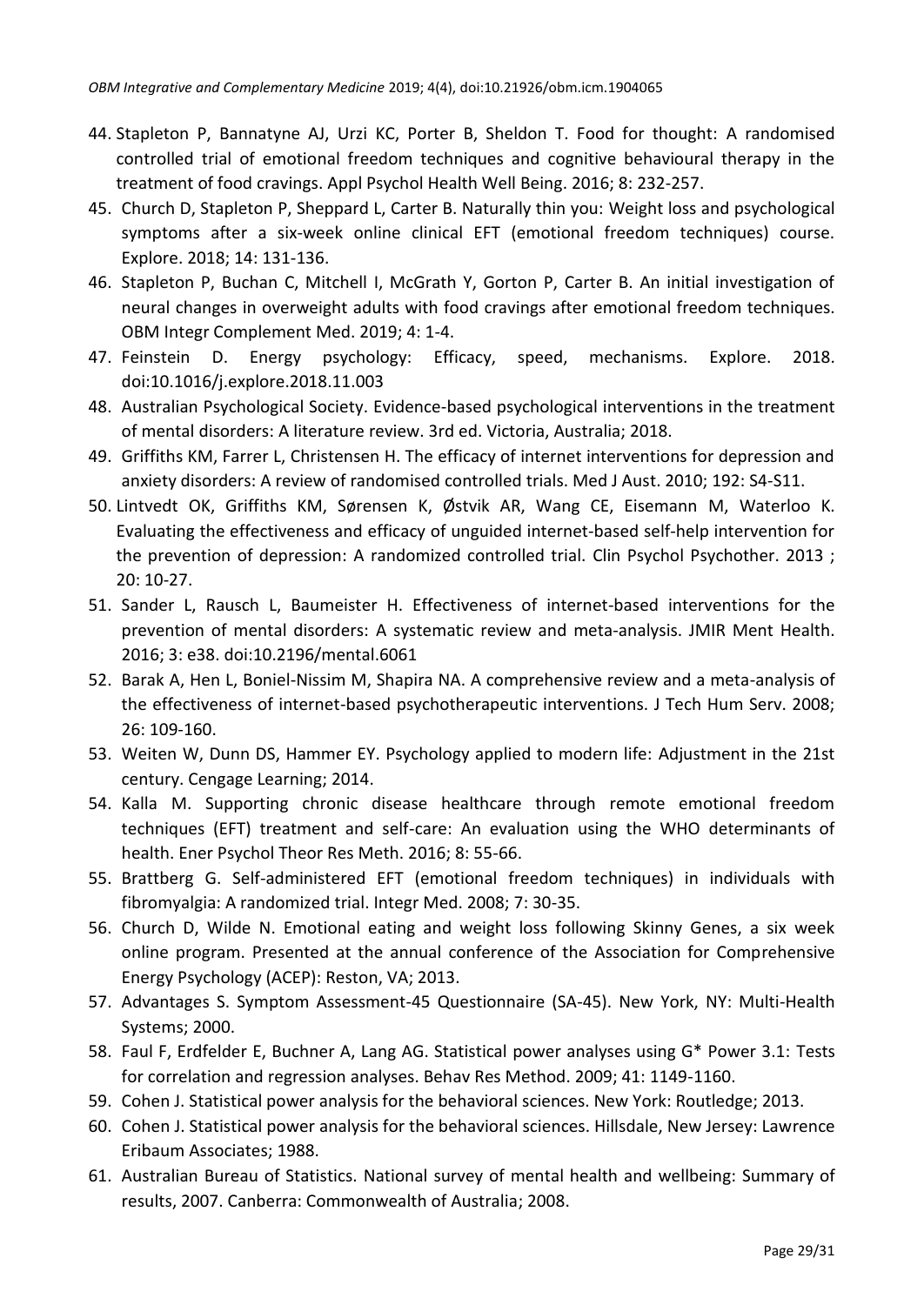- <span id="page-29-0"></span>62. Yoong SL, Carey ML, D'Este C, Sanson-Fisher RW. Agreement between self-reported and measured weight and height collected in general practice patients: A prospective study. BMC Med Res Method. 2013; 13: 38.
- <span id="page-29-1"></span>63. White MA, Whisenhunt BL, Williamson DA, Greenway FL, Netemeyer RG. Development and validation of the food‐craving inventory. Obes Res. 2002; 10: 107-114.
- <span id="page-29-2"></span>64. Lowe MR, Butryn ML, Didie ER, Annunziato RA, Thomas JG, Crerand CE, et al. The power of food scale. A new measure of the psychological influence of the food environment. Appetite. 2009; 53: 114-118.
- <span id="page-29-3"></span>65. Stunkard AJ, Messick S. The three-factor eating questionnaire to measure dietary restraint, disinhibition and hunger. J Psychosom Res. 1985; 29: 71-83.
- <span id="page-29-4"></span>66. Van Strien T, Frijters JE, Bergers GP, Defares PB. The Dutch Eating Behavior Questionnaire (DEBQ) for assessment of restrained, emotional, and external eating behavior. Int J Eat Disord. 1986; 5: 295-315.
- <span id="page-29-5"></span>67. Herman C, Polivy J. Restrained eating. In Stunkard AJ, editor. Obesity. Philadelphia, PA: W. B. Saunders Company; 1980. (pp. 208-225).
- <span id="page-29-6"></span>68. Ruderman AJ, Besbeas M. Psychological characteristics of dieters and bulimics. J of Ab Psychol. 1992; 101: 383-390.
- <span id="page-29-7"></span>69. Spitzer RL, Kroenke K, Williams JB, Patient Health Questionnaire primary care study group. Validation and utility of a self-report version of PRIME-MD: The PHQ primary care study. JAMA. 1999; 282: 1737-1744.
- <span id="page-29-8"></span>70. Kroenke K, Spitzer RL, Williams JB. The PHQ‐9: Validity of a brief depression severity measure. J Gen Intern Med. 2001; 16: 606-613.
- <span id="page-29-9"></span>71. Kroenke K, Spitzer RL, Williams JB. The PHQ-15: Validity of a new measure for evaluating the severity of somatic symptoms. Psychosom Med. 2002; 64: 258-266.
- <span id="page-29-10"></span>72. Craig G. The EFT manual. Santa Rose, CA: Elite Books; 2011.
- <span id="page-29-13"></span>73. Stapleton P, Church D, Sheldon T, Porter B, Carlopio C. Depression symptoms improve after successful weight loss with emotional freedom techniques. Psychiat. 2013; 1-7. doi:10.1155/2013/573532
- <span id="page-29-11"></span>74. Kendall PC. Treating anxiety disorders in children: Results of a randomized clinical trial. J Consult Clin Psychol. 1994; 62: 100-110.
- 75. Kendall PC, Flannery-Schroeder E, Panichelli-Mindel SM, Southam-Gerow M, Henin A, Warman M. Therapy for youths with anxiety disorders: A second randomized clincal trial. J Consult Clin Psychol. 1997; 65: 366-380.
- <span id="page-29-12"></span>76. Silverman WK, Kurtines WM, Ginsburg GS, Weems CF, Lumpkin PW, Carmichael DH. Treating anxiety disorders in children with group cognitive-behavioral therapy: A randomized clinical trial. J Consult Clin Psychol. 1999; 67: 995-1003.
- 77. Church D. Reductions in pain, depression, and anxiety symptoms after PTSD remediation in veterans. Explore. 2014; 10: 162-169.
- <span id="page-29-14"></span>78. Lowe MR, Thomas JG. Measures of restrained eating: Conceptual evolution and psychometric update. Handbook of assessment methods for obesity and eating behaviors. New York: Sage Publications Ltd; 2009. (p.137-85).
- <span id="page-29-15"></span>79. Kalla M, Simmons M, Robinson A, Stapleton P. Emotional freedom techniques (EFT) as a practice for supporting chronic disease healthcare: A practitioners' perspective. Disab Rehab. 2018; 40: 1654-1662.